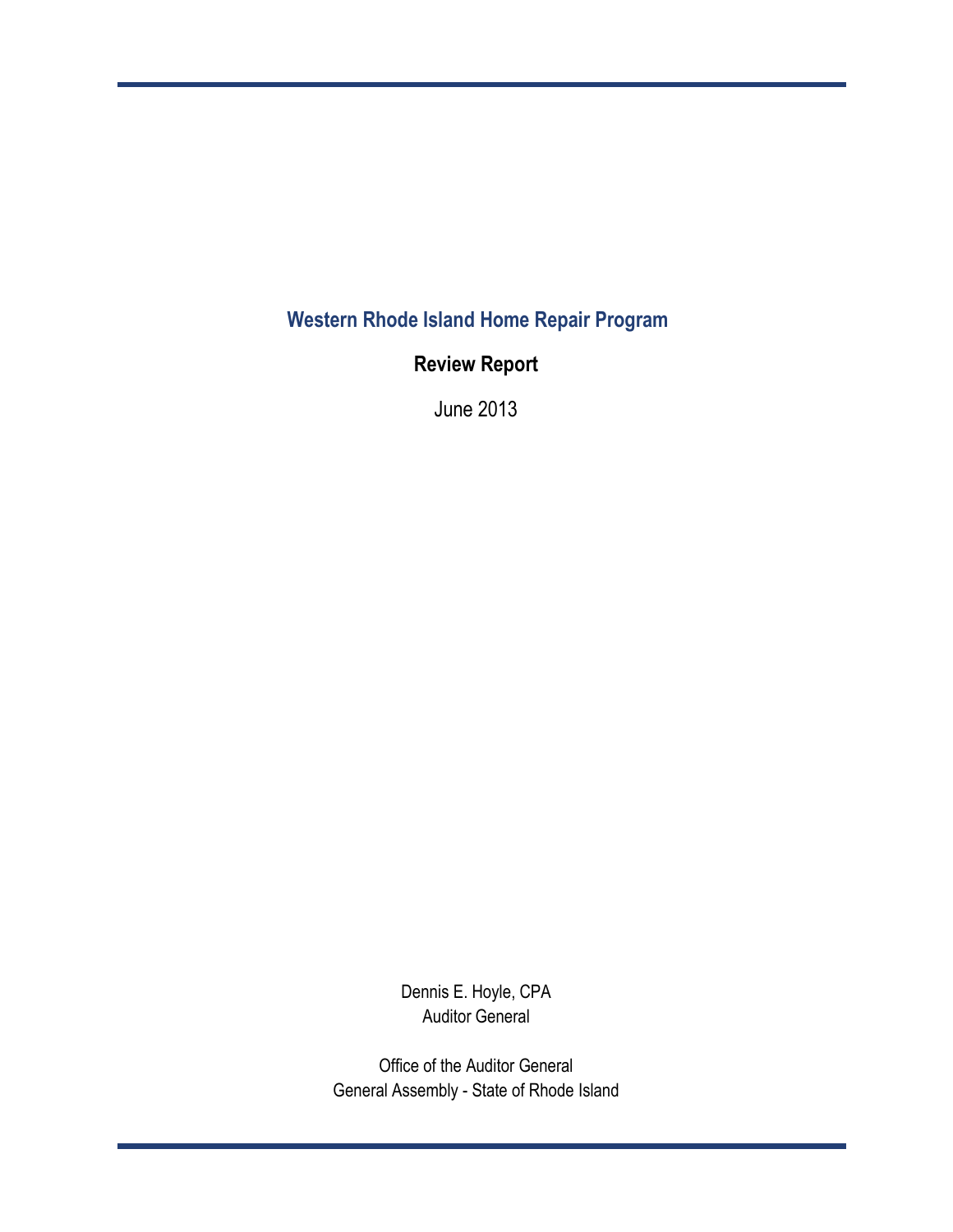

State of Rhode Island and Providence Plantations - General Assembly **Dennis E. Hoyle, CPA - Auditor General**

> 86 Weybosset Street • Providence, RI • 02903-2800 tel: 401.222.2435 · fax: 401.222.2111

**→** oag.ri.gov

June 26, 2013

# JOINT COMMITTEE ON LEGISLATIVE SERVICES:

SPEAKER Gordon D. Fox, Chairman

Senator M. Teresa Paiva Weed Senator Dennis L. Algiere Representative Nicholas A. Mattiello Representative Brian C. Newberry

We were directed by Speaker Fox, at the request of Representative Michael Marcello, to perform a review of the Western Rhode Island Home Repair Program (WRIHRP).

The WRIHRP was a consortium formed by three communities – Foster, Glocester, and Scituate to utilize federal Community Development Block Grant funding passed-through the State of Rhode Island to operate a home repair program for qualified lower-income individuals residing in each of the participating communities.

We have completed our review and our report is contained herein as outlined in the Table of Contents.

Sincerely,

Dennis E. Hoyle, CPA Auditor General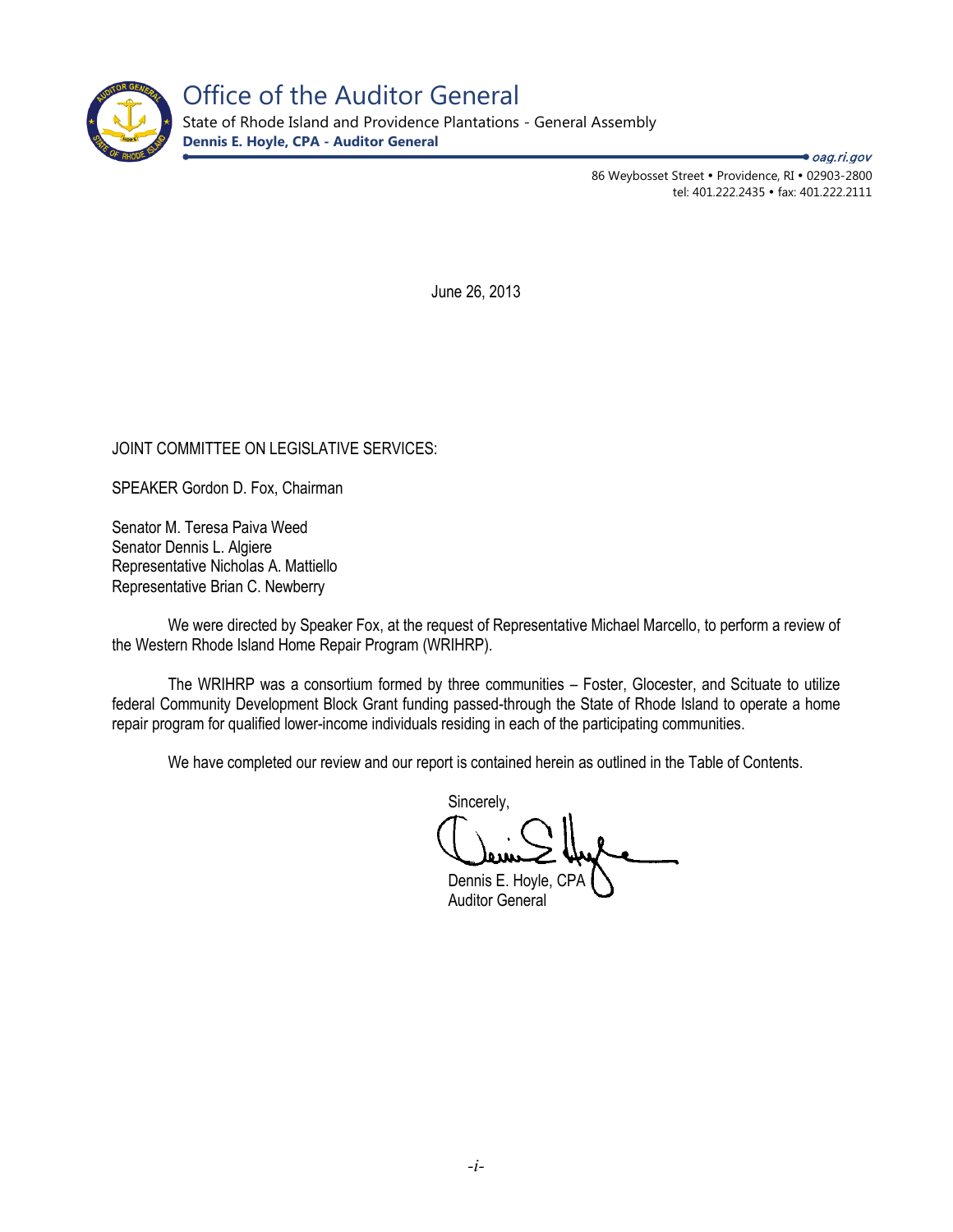# **Western Rhode Island Home Repair Program**

# **Review Report**

# **Table of Contents**

|                                                                                       | page |
|---------------------------------------------------------------------------------------|------|
| <b>EXECUTIVE SUMMARY</b>                                                              | 1    |
| OBJECTIVE, SCOPE AND METHODOLOGY                                                      | 3    |
| <b>BACKGROUND</b>                                                                     | 4    |
| <b>FINANCIAL SCHEDULES</b>                                                            |      |
| Statement of Net Assets - March 31, 2013                                              | 6    |
| Schedule of Cash Receipts and Disbursements - July 1, 2010 to March 31, 2013          | 7    |
| <b>Notes to Financial Schedules</b>                                                   | 8    |
| <b>COMMENTS</b>                                                                       |      |
| <b>Western Rhode Island Home Repair Program</b>                                       | 11   |
| <b>Organizational and Governance Issues</b>                                           | 11   |
| <b>Accounting Policies and Procedures</b>                                             | 13   |
| <b>Administration of Loans</b>                                                        | 15   |
| <b>Compliance with Federal Community Development Block Grant Program Requirements</b> | 17   |
| <b>Conclusions and Recommendations Going Forward - WRIHRP</b>                         | 20   |
| Recommendations for the State's Office of Housing and Community Development           | 22   |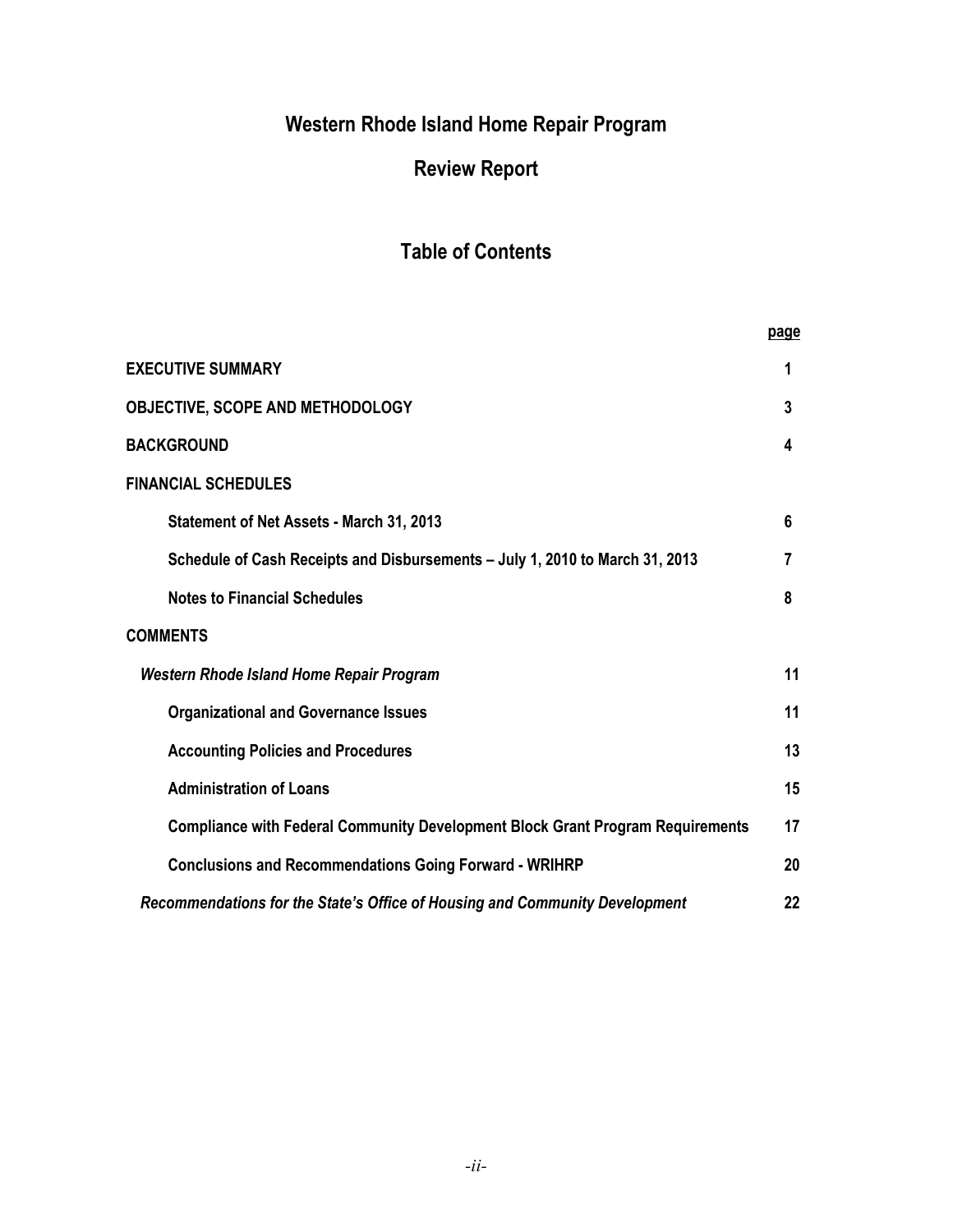# *Executive Summary – Review of Western Rhode Island Home Repair Program*

The Western Rhode Island Home Repair Program (WRIHRP) was an effective and well intentioned consortium formed by the Towns of Foster, Glocester, and Scituate to utilize federal Community Development Block Grant (CDBG) funding to assist lower-income homeowners in repairing and making improvements to their homes. In May 2012, State CDBG program administrators suspended WRIHRP and each participating community from incurring additional obligations/expenditures related to their housing rehabilitation programs. This was in response to uncertainty regarding WRIHRP's compliance with federal and state CDBG program regulations.

We performed a review of the WRIHRP to assess its financial status, compliance with CDBG program requirements, and overall financial and operating procedures. At the time of our review, the WRIHRP was largely inactive as operations had been suspended.

Although WRIHRP administered the program, CDBG funds were awarded to each community with the WRIHRP acting as an "agent" on each community's behalf. Ultimately, compliance with federal requirements governing the expenditures of the CDBG funds was the responsibility of each municipality. Accordingly, each participating municipality should have exercised greater financial and operational oversight of the WRIHRP to ensure compliance with State and federal program requirements.

The goal and intent of sharing administrative costs through a consortium was sound; however, the accounting policies and procedures followed by WRIHRP were not sufficient to meet all the multiple objectives of demonstrating compliance with federal Community Development Block Grant funding and related program income and demonstrating each community's proportionate share and allocation of shared project costs. Certain costs should have been variable and based upon activity levels rather than treated as "fixed" costs.

WRIHRP, as an entity, never had an annual financial audit of its financial statements which was a critical weakness in operating practices and procedures. CDBG program activity of the individual towns was subject to audit, to varying degrees, as part of the town's annual financial audit. Annual independent financial audits are an indispensable management practice that should have been part of the by-laws of the organization and would have provided opportunities for an objective assessment of WRIHRP's accounting practices and provided valuable financial and compliance information to each of the participating municipalities.

WRIHRP routinely executed legal documents such as promissory notes, contracts with providers, mortgage deeds, liens, and release of liens, etc. but did not have continuing legal assistance/resources available in the drafting or recording of such documents. Entities involved in contracting and lending activities to this extent would typically have either engaged or have access to legal counsel to advise on these issues.

When WRIHRP began issuing loans rather than just funding grants for home repairs, its program accounting became more complex and consequently outside assistance should have been sought to ensure accounting practices and loan procedures were sufficient to demonstrate compliance with program requirements.

We observed that one property in the Town of Glocester was improved by WRIHRP loans totaling \$62,000. This involved multiple applications and interrelated projects to address a home in extremely poor condition resulting in unhealthy living conditions. While the intent of helping the homeowner was clear and well intentioned, financing improvements to this extent on an individual property appears to be somewhat outside the norm for the program. One concern is that WRIHRP, in approving such projects, did not search the title to learn of other existing liens on the property which could impact the likelihood of repayment even upon transfer of the property at some future point in time.

When consistent with the primary intent of the program, which is granting or loaning funds for home repairs typically within the \$5,000 to \$15,000 range, we would concur that title searches and other more formalized and conventional lending documentation requirements may not be warranted. However, lending amounts over a certain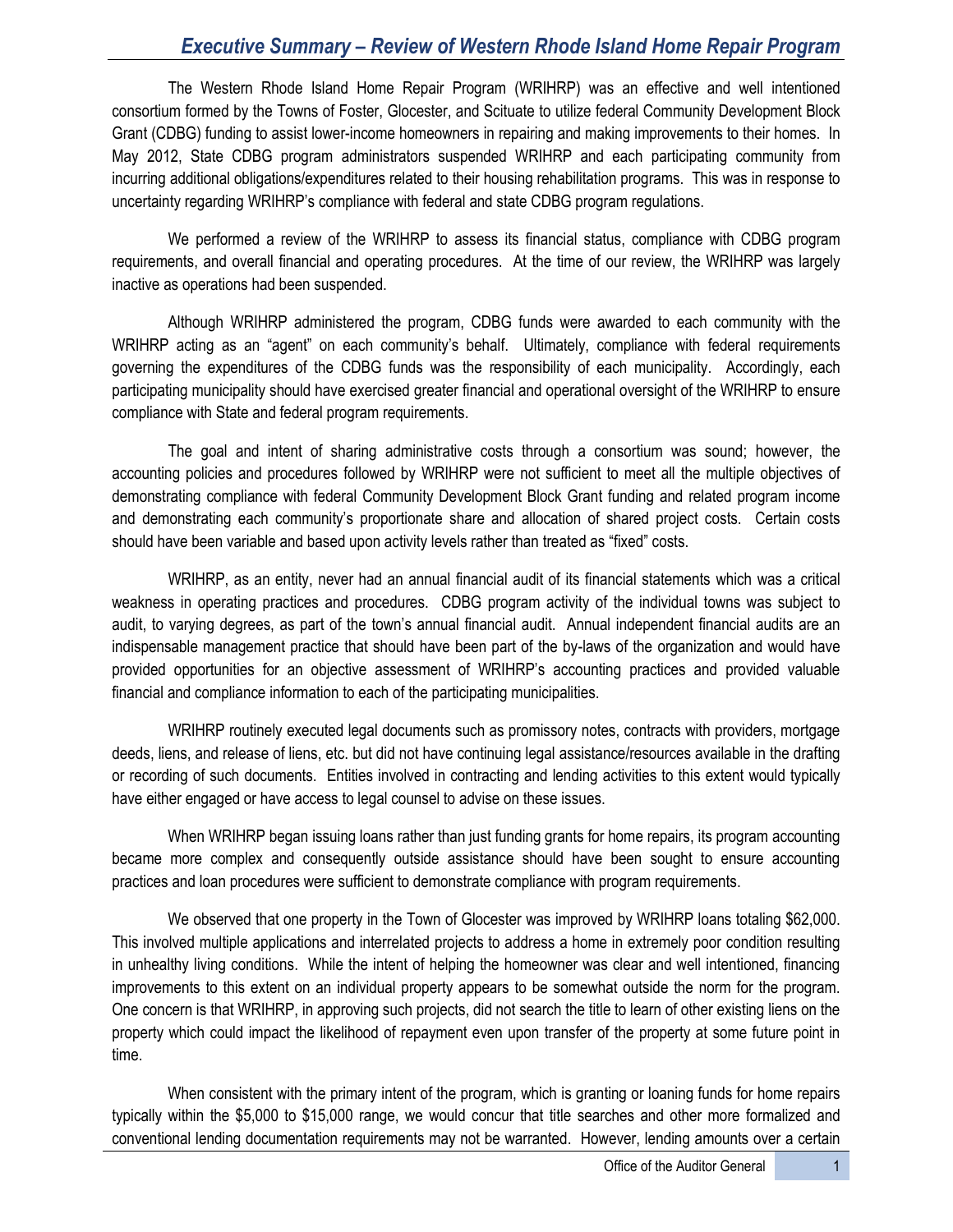# *Executive Summary – Review of Western Rhode Island Home Repair Program*

level should involve consideration of the likelihood of repayment, the existence of other priority liens and encumbrances on the subject property, as well as consideration of whether the scope of required work and financing need is actually consistent with the objective of the program. WRIHRP's most recent policy limited projects to no more than 25% of the assessed property value. For the project described above as well as other projects, the cost of the home improvements exceeded 25% of the assessed value of the home.

WRIHRP was required to comply with all applicable federal and state compliance requirements of the CDBG program. Among these was a State requirement that limited administrative program costs to 20% of federal awards. Compliance with this requirement was to be measured by awards made to each community for the home repair program (not in the aggregate for WRIHRP as a whole) and by federal award year. WRIHRP's actual accounting and financial reporting procedures did not facilitate or ensure compliance with CDBG program requirements; specifically those limiting administrative expenditures.

Each community had one assigned program inspector and the inspectors were to be compensated on a per project basis with an "inspection fee" paid to perform the necessary inspections related to that project. Instead, the annual budget for the each inspector was divided into 26 biweekly payments to compensate the inspectors more on even "salary-like" basis. There was no reconciliation or "true-up" to determine if the amounts actually paid to the inspectors were consistent with a per project inspection fee based on actual activity. Based on the actual project activity observed during the period covered by our review, it appears that the amount paid to the inspectors would have been less if compensated solely on a per inspection basis.

Since CDBG program grants were made to each individual municipality, program income generated was required to be tracked by municipality as well. We found that WRIHRP's tracking of program income should have been enhanced with a clearer delineation of the expected use, by community, of available amounts. State and federal CDBG regulations require that program income be used before requests for new CDBG program funding. Requests for new CDBG funding for both home repair costs and WRIHRP administrative costs did not consistently reflect the use of program income by community.

While home-repair program activities using CDBG program funding will likely continue in each of the communities, the WRIHRP consortium will not continue. To accomplish the orderly dissolution of the WRIHRP, the participating communities should request the State's Office of Housing and Community Development to appoint a temporary "custodian" of the funds and records pending full closure of the WRIHRP's activities. Given that any remaining cash assets arose from either CDBG grants and/or program income generated from those grants we recommend that all cash assets of the WRIHRP, which total approximately \$128,000, revert to the State of Rhode Island as the CDBG pass-through entity. Additionally, we recommend that each community receive documentation for its loans and assess what legal actions are required to ensure liens are legally enforceable.

The State's Office of Housing and Community Development can improve its administration of the CDBG program by enhancing information available to subgrantees to ensure compliance. This should include detailing the specific State policy requirement and providing interpretive guidance. Additionally, when consortiums or collaboratives are formed, similar to the WRIHRP, the State should designate the required legal form of organization and annual audit requirements.

The Office of Housing and Community Development should also enhance the after-award reporting required of subgrantees as part of its compliance monitoring. The Office of Housing and Community Development was not able to provide us with definitive documentation that supported their claim of WRIHRP's likely noncompliance with the administrative expenditure limitations.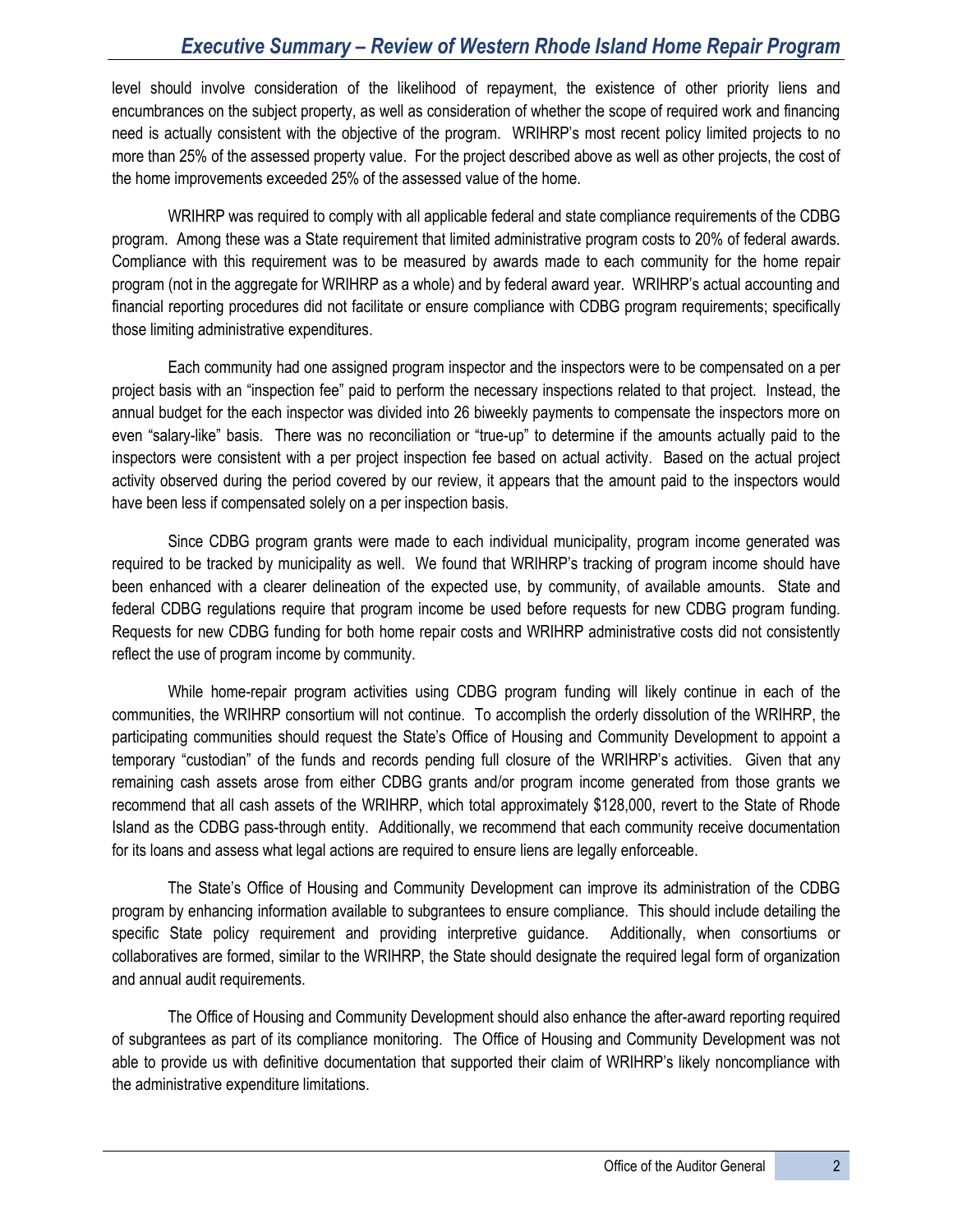#### **OBJECTIVE**

The objectives of our review of the WRIHRP included assessing its financial status and financial and operating procedures and overall compliance with CDBG program requirements.

#### **SCOPE AND METHODOLOGY**

The scope of our review generally covered the period July 1, 2010 to March 31, 2013 and was less in scope than if performing an audit resulting in the expression of an opinion on the financial statements of the WRIHRP. Expressing an opinion on the financial statements in accordance with generally accepted auditing standards requires that management prepare and accept responsibility for the financial statements. WRIHRP management could not prepare or assume responsibility for the financial statements/schedules – the WRIHRP had suspended operations and there were no active employees. Further, since the entity had never been audited; opening balances on the schedules were unaudited.

We summarized financial activity from the WRIHRP's general ledger and bank statements. We confirmed cash balances and confirmed loan balances with borrowers. We reviewed documentation available at the WRIHRP's office regarding program expenditures, procurement of services, applications for WRIHRP services, and loan documentation. We reviewed minutes of the meetings of the Executive Board of the WRIHRP and in selected instances accessed the land evidence records for the purpose of reviewing recorded documentation emanating from WRIHRP activities.

Previous staff and board members were available as needed to allow us to complete our review; however, the inactive status of the program limited our access to program records to some extent. Our review process also included meetings with State of Rhode Island's Office of Housing and Community Development which administers the CDBG program, representatives of each of the participating communities, and members of the Board of the WRIHRP.

The schedules prepared by us from the books and records of the WRIHRP attempt to segregate activity applicable to each participating community. CDBG program funds drawn from the State of Rhode Island are readily identifiable by community and projects funded are similarly identifiable. Allocable costs are shown in the schedule as allocated by WRIHRP and as included in the general ledger of WRIHRP. We did not reallocate administrative costs based on any other allocation methodology.

The scope of our work was not sufficient to allow us to make a determination as to whether the WRIHRP or each community complied with compliance requirements applicable to the Community Development Block Grant Program and accordingly we do not express an opinion on compliance with those requirements.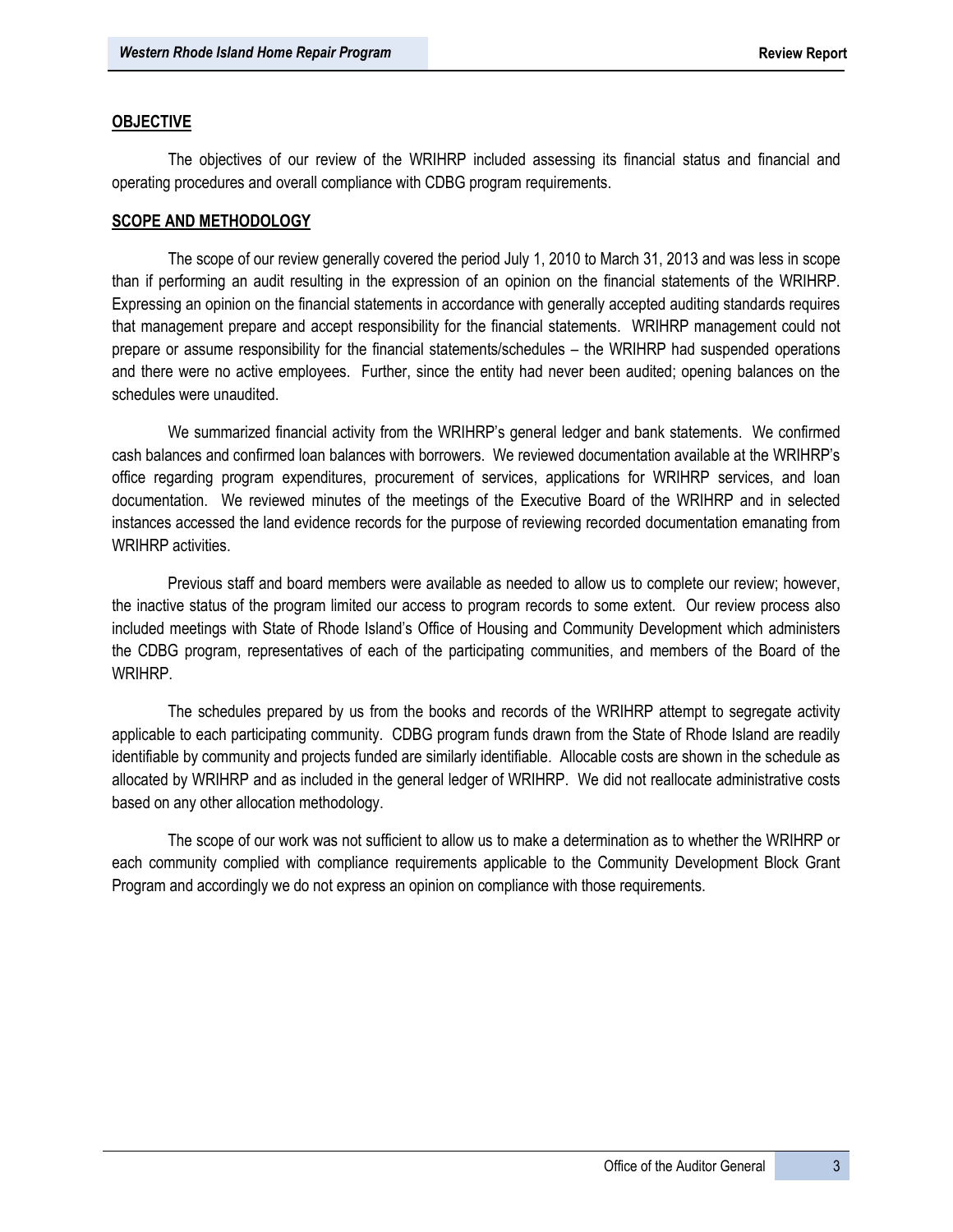#### **BACKGROUND**

The Western Rhode Island Home Repair Program (WRIHRP) was formed in 1987 as a consortium by the Towns of Foster, Glocester, and Scituate to utilize federal funding available through the Community Development Block Grant (CDBG) Program to assist homeowners in repairing and making improvements to their homes.

In 1994 WRIHRP was established as a non-profit corporation; however, five months later, the corporate charter lapsed and its organizational and legal form (e.g., non-profit or quasi-governmental entity) has since been unclear. The WRIHRP is governed by a six-member volunteer, non-compensated Board of Directors – two from each of the participating communities. WRIHRP maintained its primary administrative office within Glocester Town Hall but also maintained part-time satellite offices in Scituate and Foster.

The principal source of funding for the program is federal CDBG funding passed through the State – each community's allocation is available only for projects in that community. Administrative expenditures are also funded through CDBG funding provided to each participating community. Program income which is essentially derived from loan repayments or other repayments upon property transfer from homeowners benefiting from the program is restricted for the same purposes as the original funding.

Homeowners are assisted by direct grants or loans to fund a specific eligible home project. Homeowners seeking assistance submitted an application to the program which ultimately was presented to the Board for consideration. For presentation to the Board, applicant personal information was redacted to enhance confidentiality and objectivity. Funding preference was given to projects/homes which posed the greatest danger to the health and safety of the homeowners. Eligible project expenditures were originally limited to a fixed dollar amount (\$15,000 prior to 2008 and then \$25,000). In 2010, the WRIHRP Board established a new limit based on 25% of the appraised property value. Eligible home repair projects include roof repair, septic systems, heating systems, lead abatement, plumbing, and other various renovations. Beginning in 2005, WRIHRP began a mobile home replacement program for the Town of Glocester, in part to meet that Town's affordable housing initiatives.

WRIHRP provided assistance and funded home improvements in three ways. The first is a deferred loan which does not require repayment until title to the property is transferred - at such time the entire grant/loan amount becomes payable but without interest. The second is a zero percent monthly payment loan - homeowners are required to make monthly payments of principal only. The third is a three percent monthly payment loan homeowners are required to make monthly payments that include interest. The term of the zero and three percent loans can range between 10 and 25 years. Income guidelines based on annual income as well as household size are used to determine whether the homeowner is entitled to a deferred (transfer of title) loan, or a zero or three percent loan.

## **WRIHRP Statistics – July 1, 2010 – March 31, 2013**

| <b>Type of Grant/Loan</b>                 | Foster |        |                          | Glocester |  |         | <b>Scituate</b> |   |  |        |  |   |  |        |  |   |  |        |
|-------------------------------------------|--------|--------|--------------------------|-----------|--|---------|-----------------|---|--|--------|--|---|--|--------|--|---|--|--------|
|                                           | #      | Amount |                          |           |  |         |                 |   |  |        |  | # |  | Amount |  | # |  | Amount |
| Deferred (transfer of title) loans/grants | 10     |        | 97.311                   | 15        |  | 102.927 |                 |   |  | 87,102 |  |   |  |        |  |   |  |        |
| 0% Monthly Payment Loans                  | 0      |        | $\overline{\phantom{0}}$ |           |  | 178.959 |                 | 0 |  | -      |  |   |  |        |  |   |  |        |
| 3% Monthly Payment Loans                  | O      |        | $\overline{\phantom{a}}$ |           |  | 86,268  |                 | 0 |  |        |  |   |  |        |  |   |  |        |
| Total                                     | 10     |        | 97.311                   | 24        |  | 368.154 |                 |   |  | 87,102 |  |   |  |        |  |   |  |        |

Since July 1, 2010, the WRIHRP made 41 loans/grants totaling \$552,567 to improve 31 homes.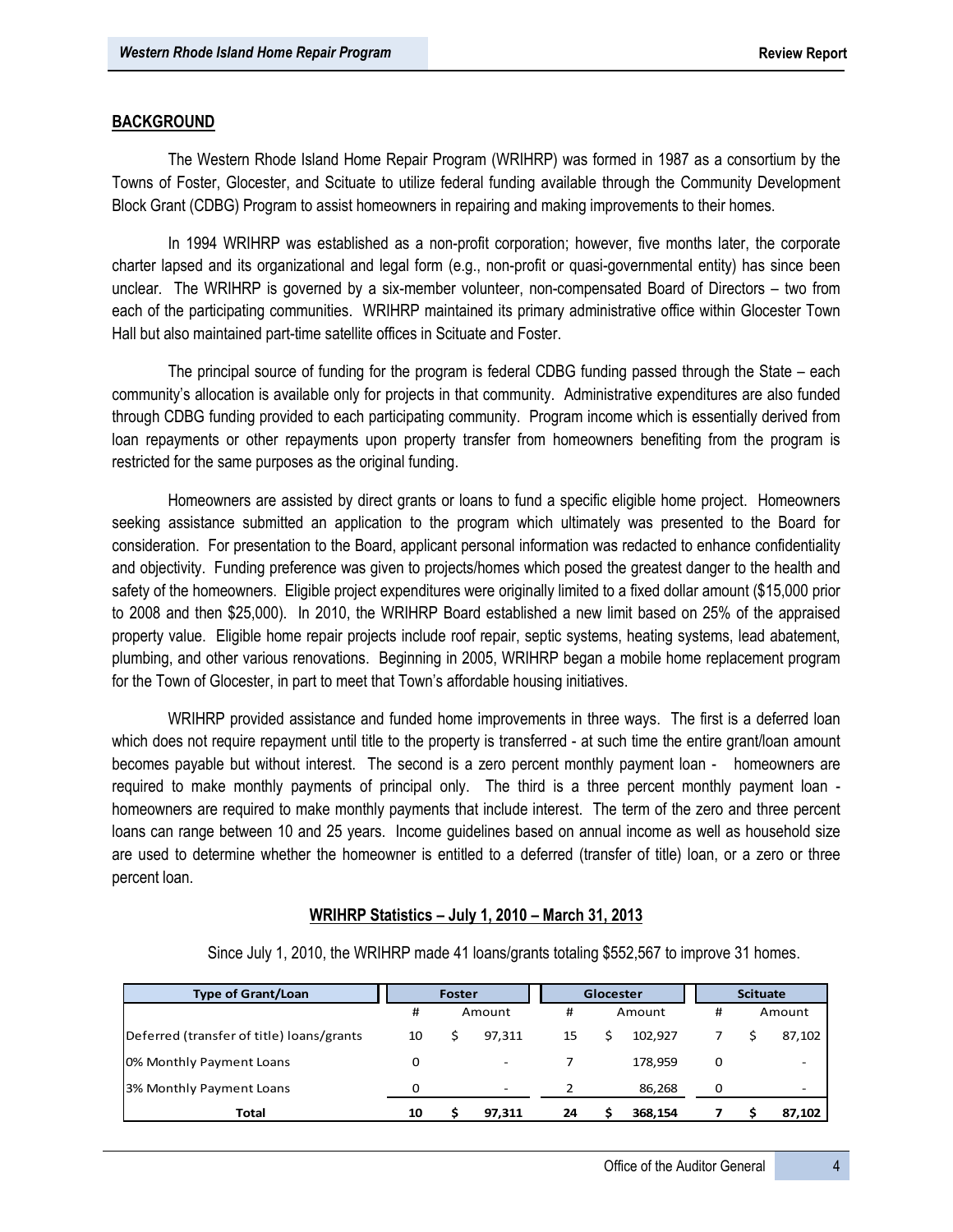The WRIHRP had five employees – an Executive Director, an administrative assistant, and three inspectors, one for each participating community.

# **Program Suspension by the State of Rhode Island - Office of Housing and Community Development, Department of Administration**

On May 22, 2012, the State's Office of Housing and Community Development instructed "the Towns of Foster, Glocester, and Scituate to suspend any additional obligations/expenditures related to their Housing Rehabilitation programs". The suspension was primarily triggered by administrative expenditure limit compliance and overall financial management issues observed during a routine site visit by State CDBG program monitors. This further resulted in concerns about whether WRIHRP program staff were clear about federal and state regulations and limitations imposed on the CDBG funding including the use of program income.

The suspension resulted in the program becoming largely inactive through the time of this report. Employees were laid-off at the close of May 2012 but some continued on a volunteer basis until September 2012. No new projects commenced subsequent to the receipt of the instructions of the State's Office of Housing and Community Development on May 22, 2012. During this interim period, the chairperson of the WRIHRP Board has acted as the administrator to receive collections on loans. The principal administrative office of the WRIHRP, which is located in Glocester Town Hall, continues to house the financial and program records.

# **Community Development Block Grant (CDBG) program**

The federal Community Development Block Grant (CDBG) program (CFDA 14.228) provides communities with resources to address a wide range of community development needs. The primary objective of the program is to develop suitable urban communities by providing decent housing mainly for low to moderate income households.

The federal government awards grants to the State of Rhode Island. The CDBG program is administered by the State's Office of Housing and Community Development – Department of Administration. The State makes sub-awards to municipalities based on applications and requests for funding consistent with allowable activities of the CDBG program. Sub-awards to municipalities are made on a competitive basis. Total CDBG funds made available to the State of Rhode Island are typically between \$4 and \$5 million annually.

The State made sub-awards to each of the municipalities comprising the WRIHRP consortium. Each municipality then provided those funds to the WRIHRP to be used for qualifying home repair projects in their respective communities. In essence, the WRIHRP acted as the agent for each of the communities in administering the CDBG funding for home repair purposes. Each municipality was the grant recipient and remained responsible for ensuring compliance with federal program requirements.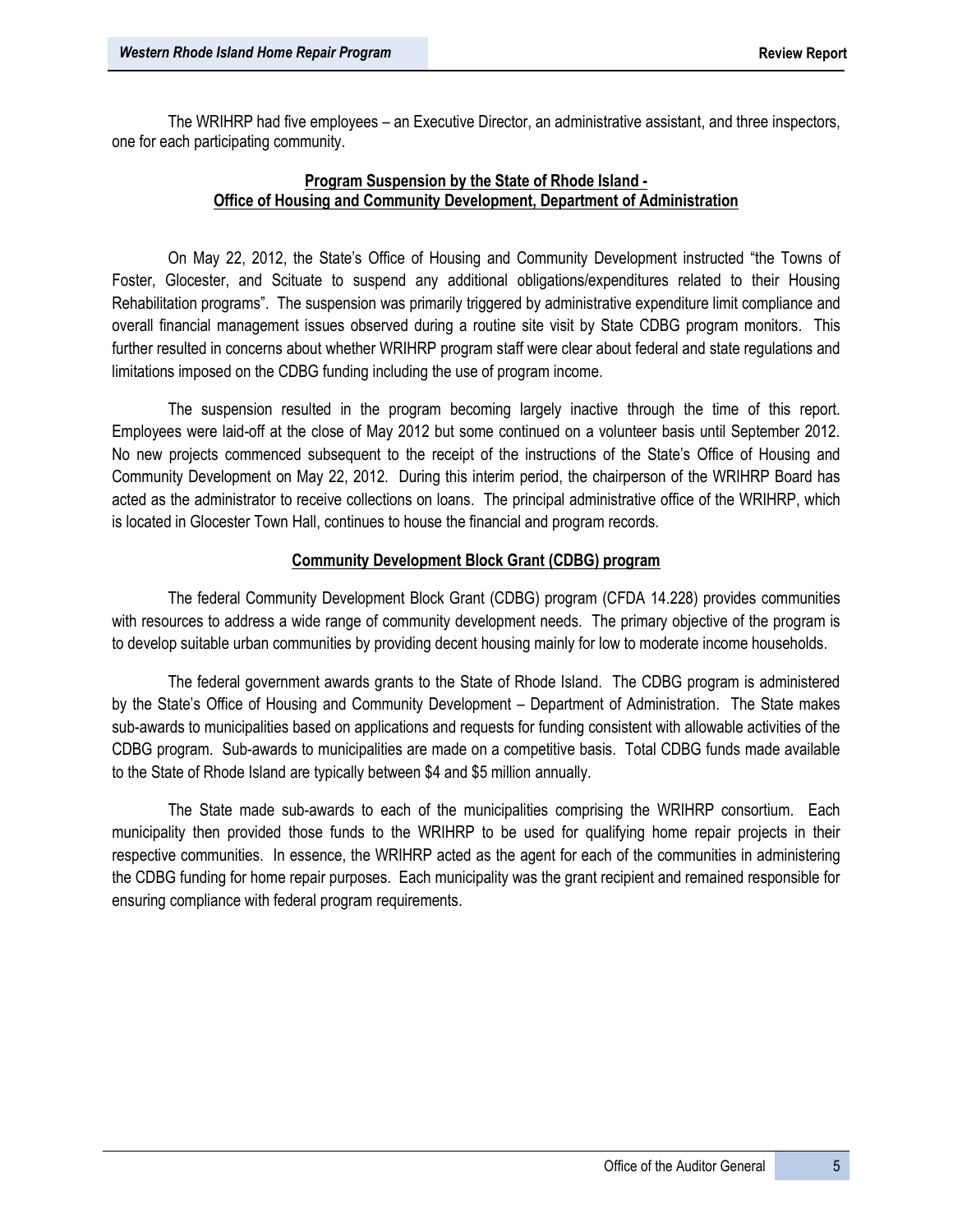# **Western Rhode Island Home Repair Program Statement of Net Assets - March 31, 2013**

**(Unaudited)**

|                                    | <b>Foster</b> | Glocester |         | <b>Scituate</b> | <b>Unidentified</b> | Total |           |  |
|------------------------------------|---------------|-----------|---------|-----------------|---------------------|-------|-----------|--|
| Assets:                            |               |           |         |                 |                     |       |           |  |
| Cash (Note 3)                      | \$<br>2,372   | \$        | 68,671  | \$<br>55,681    | \$<br>916           | \$    | 127,640   |  |
| Loans receivable: (Note 4)         |               |           |         |                 |                     |       |           |  |
| Loan repayment required            | 39,258        |           | 455,532 | 22,449          |                     |       | 517,239   |  |
| Deferred (transfer of title) loans | 196,466       |           | 298,057 | 204,708         |                     |       | 699,231   |  |
| <b>Total</b>                       | 238,096       |           | 822,260 | 282,838         | 916                 |       | 1,344,110 |  |
| Liabilities:                       |               |           |         |                 |                     |       |           |  |
| Unpaid invoices - administrative   |               |           |         |                 | 146                 |       | 146       |  |
| Total                              |               |           |         |                 | 146                 |       | 146       |  |
| Net assets - March 31, 2013        | \$<br>238,096 | \$        | 822,260 | \$<br>282,838   | \$<br>770           | \$    | 1,343,964 |  |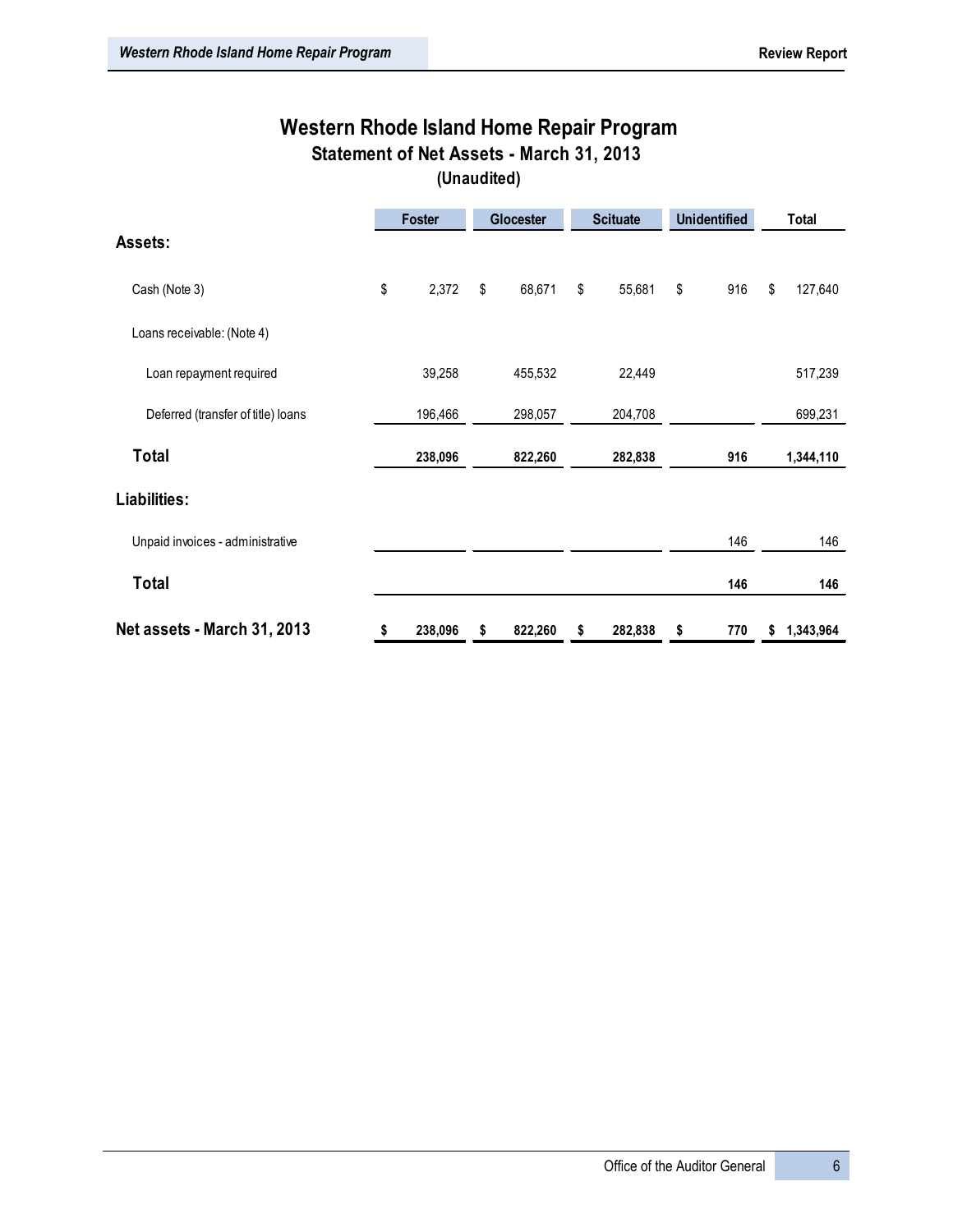# **Western RI Home Repair Program**

**Schedule of Cash Receipts and Disbursements**

*for the period July 1, 2010 to March 31, 2013*

**(Unaudited)**

|                                                       | <b>Foster</b> | Glocester     | <b>Scituate</b> |           | <b>Burrillville</b> |                | <b>Unidentified</b> |                | <b>Total</b> |         |
|-------------------------------------------------------|---------------|---------------|-----------------|-----------|---------------------|----------------|---------------------|----------------|--------------|---------|
| Cash balances - July 1, 2010:                         |               |               |                 |           |                     |                |                     |                |              |         |
| Cash - checking                                       | \$<br>39,385  | \$<br>65,078  | \$              | (10, 243) |                     |                |                     |                | \$           | 94,220  |
| Cash - savings                                        | 39,723        | 187,472       |                 | 54,603    |                     |                |                     |                |              | 281,799 |
| Total                                                 | \$<br>79,108  | \$<br>252,551 | \$              | 44,360    | \$                  | $\blacksquare$ | \$                  | $\blacksquare$ | \$           | 376,019 |
| <b>Receipts:</b>                                      |               |               |                 |           |                     |                |                     |                |              |         |
| CDBG grant proceeds (Note 5)                          | 133,383       | 155,375       |                 | 168,800   |                     | 7,712          |                     |                |              | 465,269 |
| Collection on loans - interest and principal (Note 6) | 8,052         | 105,723       |                 | 38,289    |                     |                |                     | 916            |              | 152,979 |
| Town appropriations (Note 10)                         |               | 4,500         |                 | 2,000     |                     |                |                     |                |              | 6,500   |
| <b>Bank interest</b>                                  | 40            | 198           |                 | 73        |                     |                |                     |                |              | 312     |
| Total                                                 | 141,474       | 265,796       |                 | 209,162   |                     | 7,712          |                     | 916            |              | 625,060 |
| <b>Disbursements:</b>                                 |               |               |                 |           |                     |                |                     |                |              |         |
| Home Repair                                           | 108,849       | 198,742       |                 | 132,189   |                     |                |                     |                |              | 439,781 |
| Other Program Disbursements (Note 9)                  |               |               |                 |           |                     |                |                     |                |              |         |
| Mobile Home                                           |               | 140,667       |                 |           |                     |                |                     |                |              | 140,667 |
| Food Pantry                                           | 5,000         | 3,000         |                 | 1,500     |                     |                |                     |                |              | 9,500   |
| <b>CH Land Trust</b>                                  |               | 12,750        |                 | 1,500     |                     |                |                     |                |              | 14,250  |
| Hemlock Village                                       |               |               |                 |           |                     |                |                     |                |              |         |
| Grant 08-12-25                                        | 13,804        |               |                 |           |                     |                |                     |                |              | 13,804  |
| Grant 10-12-27                                        | 53,833        |               |                 |           |                     |                |                     |                |              | 53,833  |
| Scituate Health Alliance                              |               |               |                 | 10,000    |                     |                |                     |                |              | 10,000  |
| <b>Total program disbursements</b>                    | 181,486       | 355,160       |                 | 145,189   |                     |                |                     |                |              | 681,835 |
| Administrative costs: (Note 7)                        |               |               |                 |           |                     |                |                     |                |              |         |
| Personnel                                             | 31,688        | 87,688        |                 | 46,916    |                     | 6,985          |                     |                |              | 173,276 |
| Retirement Plan - IRA (Note 8)                        | 973           | 1,695         |                 | 1,532     |                     | 194            |                     |                |              | 4,394   |
| Advertising                                           | 663           | 766           |                 | 985       |                     | 200            |                     |                |              | 2,613   |
| Office Supplies                                       | 656           | 748           |                 | 545       |                     | 294            |                     |                |              | 2,243   |
| Bank service fees                                     | 167           | 167           |                 | 167       |                     |                |                     |                |              | 502     |
| Insurance                                             | 1,850         | 1,780         |                 | 1,780     |                     |                |                     |                |              | 5,409   |
| Other                                                 | 728           | 1,673         |                 | 728       |                     | 38             |                     |                |              | 3,167   |
| <b>Total administrative costs</b>                     | 36,725        | 94,516        |                 | 52,652    |                     | 7,712          |                     | $\blacksquare$ |              | 191,605 |
| <b>Total Disbursements</b>                            | 218,211       | 449,676       |                 | 197,841   |                     | 7,712          |                     |                |              | 873,439 |
| Cash balances - March 31, 2013:                       | \$<br>2,372   | \$<br>68,671  | \$              | 55,681    | \$                  | $\blacksquare$ | \$                  | 916            | \$           | 127,640 |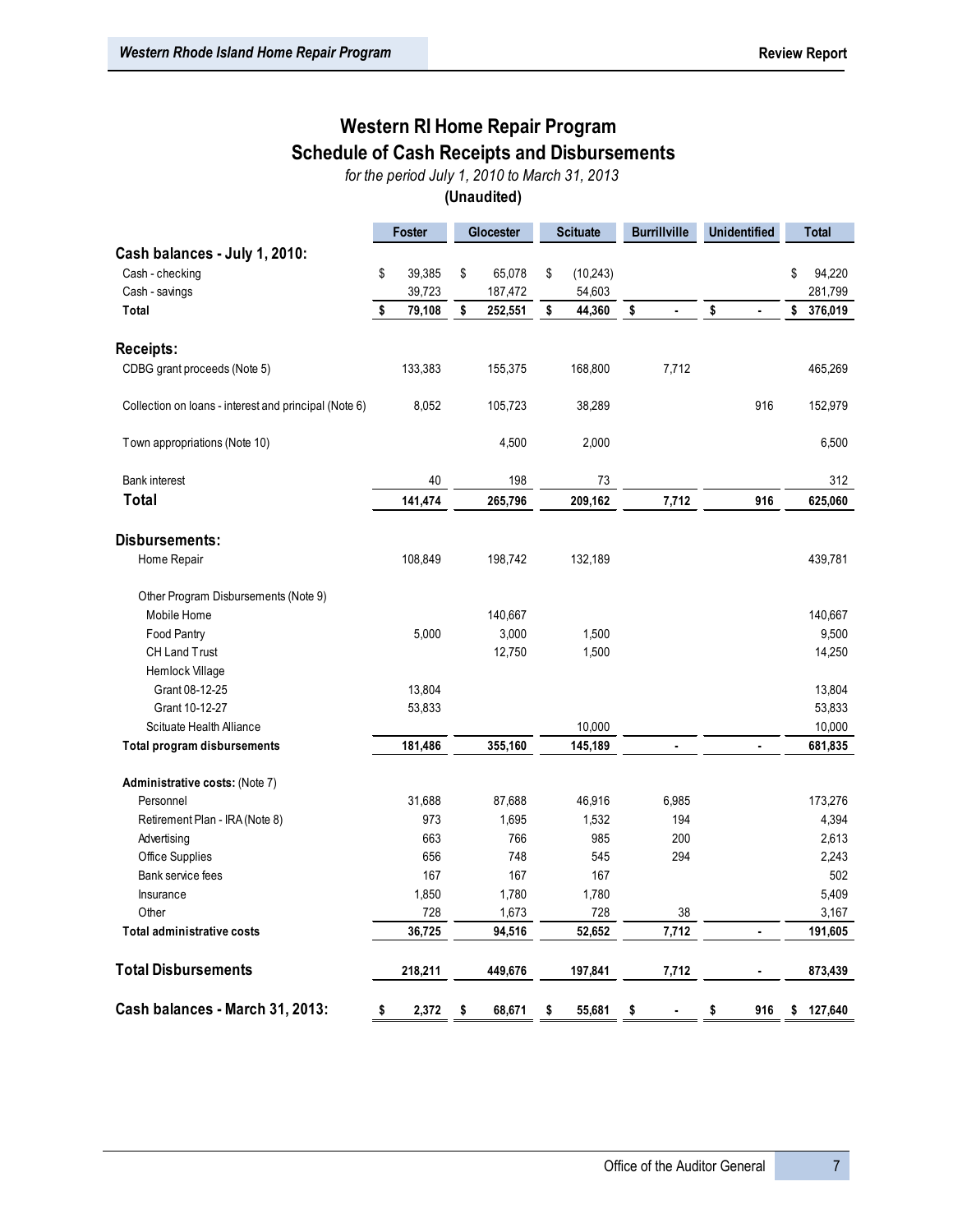# **NOTES TO FINANCIAL SCHEDULES**

#### **Note 1 – Organization**

The Western Rhode Island Home Repair Program (Program) was established in 1987 and operated pursuant to a Consortium Agreement entered into by the Towns of Foster, Glocester, and Scituate. Each participating community delegated certain responsibilities related to the administration of federal Community Development Block Grant (CDBG) funds passed through the State of Rhode Island for the operation of a lower-income home repair program.

The Program was incorporated as a non-profit entity in 1994; however, the corporate charter was subsequently cancelled in 1995.

The Program's governing body consisted of a six member volunteer, non-compensated board of directors – two members from each community.

The Town of Burrillville was not a member of the consortium but sought administrative assistance from the WRIHRP. The activity reflected in the accompanying schedules for the Town of Burrillville is for reimbursement of administrative costs related to technical assistance.

#### **Note 2 – Basis of Presentation**

The financial schedules for the Western Rhode Island Home Repair Program (WRIHRP) were prepared from the books and records of the WRIHRP.

The financial schedules have been prepared on a cash basis which is a basis of accounting other than generally accepted accounting principles. Opening cash balances attributed to each participating community were unaudited.

#### **Note 3 – Cash Balances**

The WRIHRP has one checking account and one savings account for program activities – separate bank accounts are not maintained for the activity of each participating town. Allocation of opening cash balances at July 1, 2010 by town is as reflected in WRIHRP's accounting records. Cash receipts and disbursements for the period covered by the schedule have been allocated by participating town based on WRIHRP's accounting records and other available information.

Ending cash balances represent combined checking and savings account balances.

#### **Note 4 – Loans Receivable**

The loans receivable balances are classified into two line items – payment loans receivable and deferred (transfer of title) loans receivable. Payment loans receivable are comprised of the outstanding zero and three percent interest loans while for deferred loans repayment is required only when and if title to the property is transferred.

Amounts represented in loans receivable are derived from the records of the WRIHRP. Subsequent collections of loan payments have been received since operations ceased. These collections have been included in the totals for loans receivable as of March 31, 2013.

No allowance for uncollectible loan receivable balances has been provided in the accompanying schedules.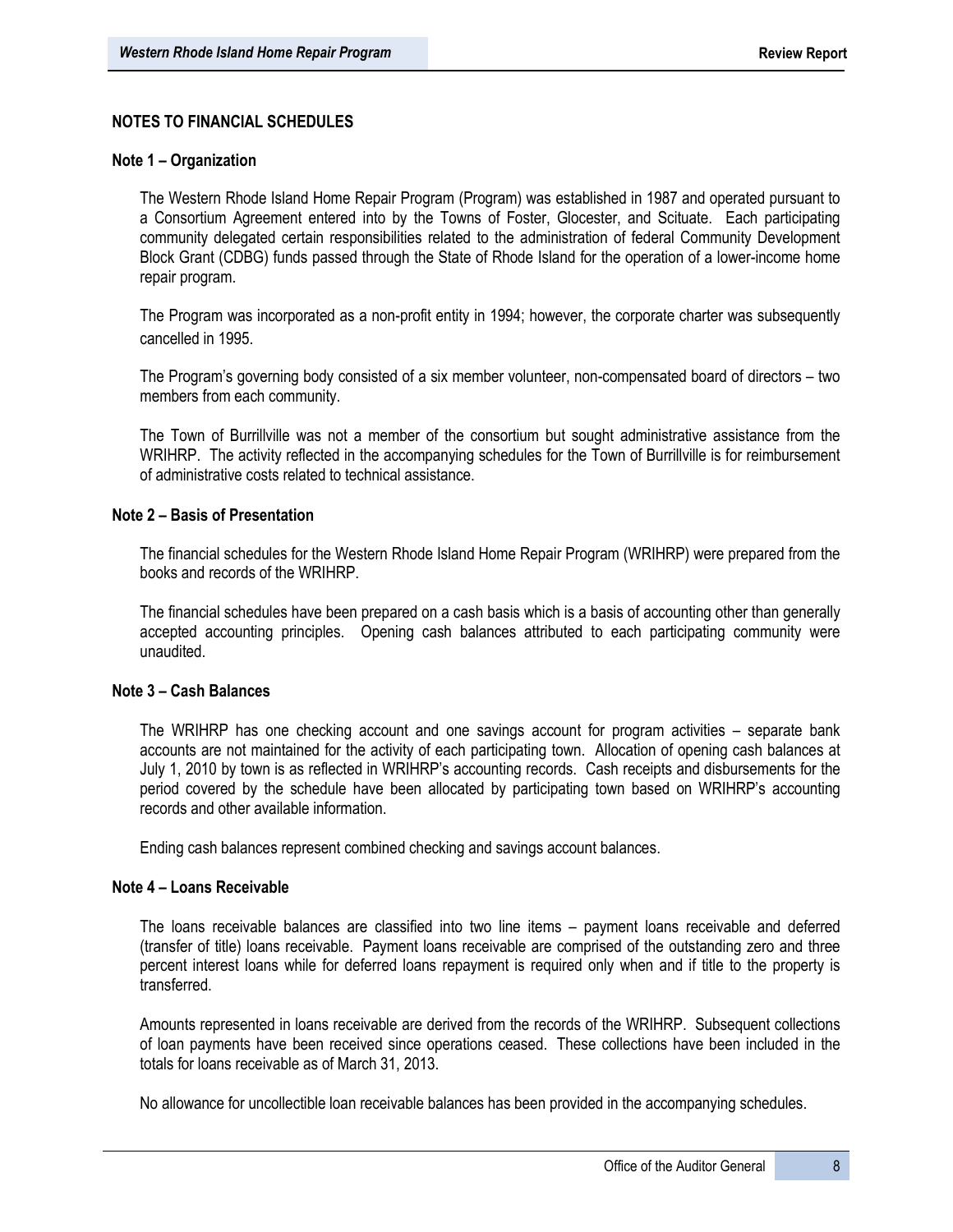#### **Note 5 – Grant Proceeds**

Receipts from grant proceeds are from the Community Development Block Grant (CDBG). Amounts shown on the Schedule of Cash Receipts and Disbursements are derived from records of the WRIHRP but were compared to the State's accounting records. Generally, CDBG funds are drawn as needed to fund program and administrative expenditures. CDBG awards were made directly to each Town within the consortium. Upon receipt of the CDBG funds paid by the State, each participating town transferred the CDBG program funds to the WRIHRP.

#### **Note 6 – Program Income**

Program income is comprised of collections on loans. This includes monthly payments received from homeowners with zero and three percent loans as well as payments received from deferred (transfer of title) loans.

Program income receipts include both principal and interest amounts received from borrowers.

Some program income receipts could not be identified by participating community - the amount in the unidentified column represents a deposit into the savings account for which documentation, as to source of collection was unavailable.

#### **Note 7 – Allocation of administrative costs to participating municipalities**

Administrative costs allocated to each participating community are presented based on the allocation made by WRIHRP and as reflected in the WRIHRP's general ledger.

Administrative staff salaries were allocated as follows: 50% to the Town of Glocester, and 25% each to the Towns of Foster and Scituate. Salaries of program inspectors were allocated to the town in which they were assigned. Other administrative costs were allocated (a) directly were determinable, (b) equally in some instances, or (c) in the same manner as administrative staff salaries.

#### **Note 8 – Retirement Plan – Individual Retirement Account**

Employees of WRIHRP were eligible to participate in a simple Individual Retirement Account with an employer matching contribution of up to three percent of salary.

#### **Note 9 - Other Program Expenditures**

**Mobile Home –** WRIHRP began a mobile home replacement program in 2005 in the Town of Glocester, as part of an overall effort to expand affordable housing in that community. Homeowners are able to finance the cost of a new mobile home and related placement and connection costs

**Hemlock Village –** CDBG program funds were used to improve an elderly housing facility in the Town of Foster.

**Food Pantry –** CDBG funding benefitting local food pantries flowed through the WRIHRP.

**CH Land Trust –** Disbursements to the Community Housing Land Trust are related to the Mobile Home Replacement Program. When a mobile home is purchased, the Community Housing Land Trust offers a monitoring service agreement for a period of thirty years. The fee for a monitoring service agreement is a onetime payment for each mobile home purchase. This agreement provides annual monitoring and reporting requirements that must be submitted to RI Housing each year.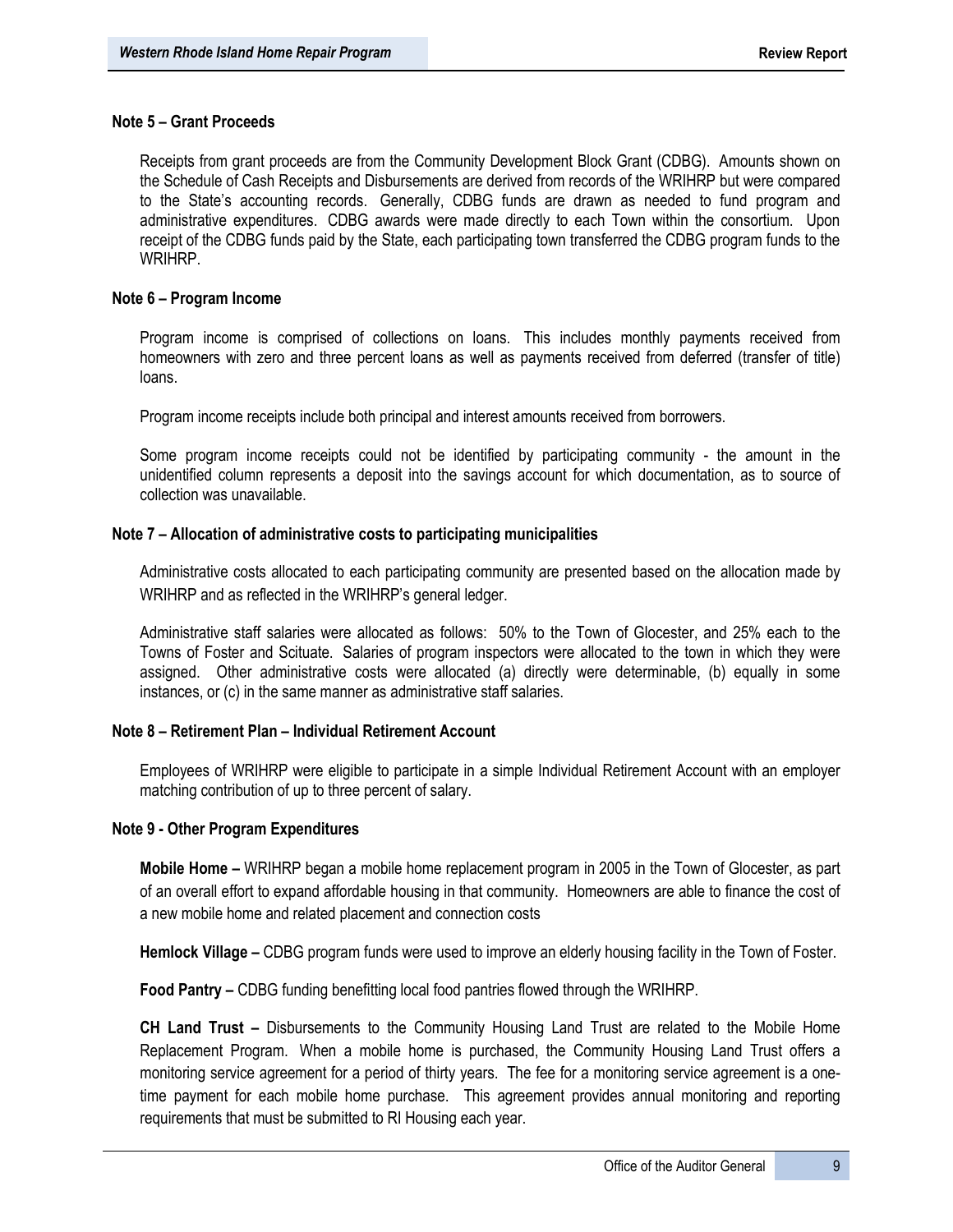# **Note 9 - Other Program Expenditures (continued)**

**Scituate Health Alliance -** The disbursements to the Scituate Health Alliance were related to health and dental services provided to low income residents of Scituate. The WRIHRP was allowed to draw money from CDBG funds and use those funds to provide health and dental services to residents who did not have health insurance. All funds received by CDBG related to these health and dental services were passed through the WRIHRP to the Scituate Health Alliance.

## **Note 10 - Town Appropriations**

The Towns of Glocester and Scituate made appropriations to the WRIHRP for the purpose of administering the program.

# **Note 11 – Activity Subsequent to March 31, 2013**

Subsequent to March 31, 2013, the WRIHRP collected and deposited receipts totaling approximately \$3,800 through May 31, 2013.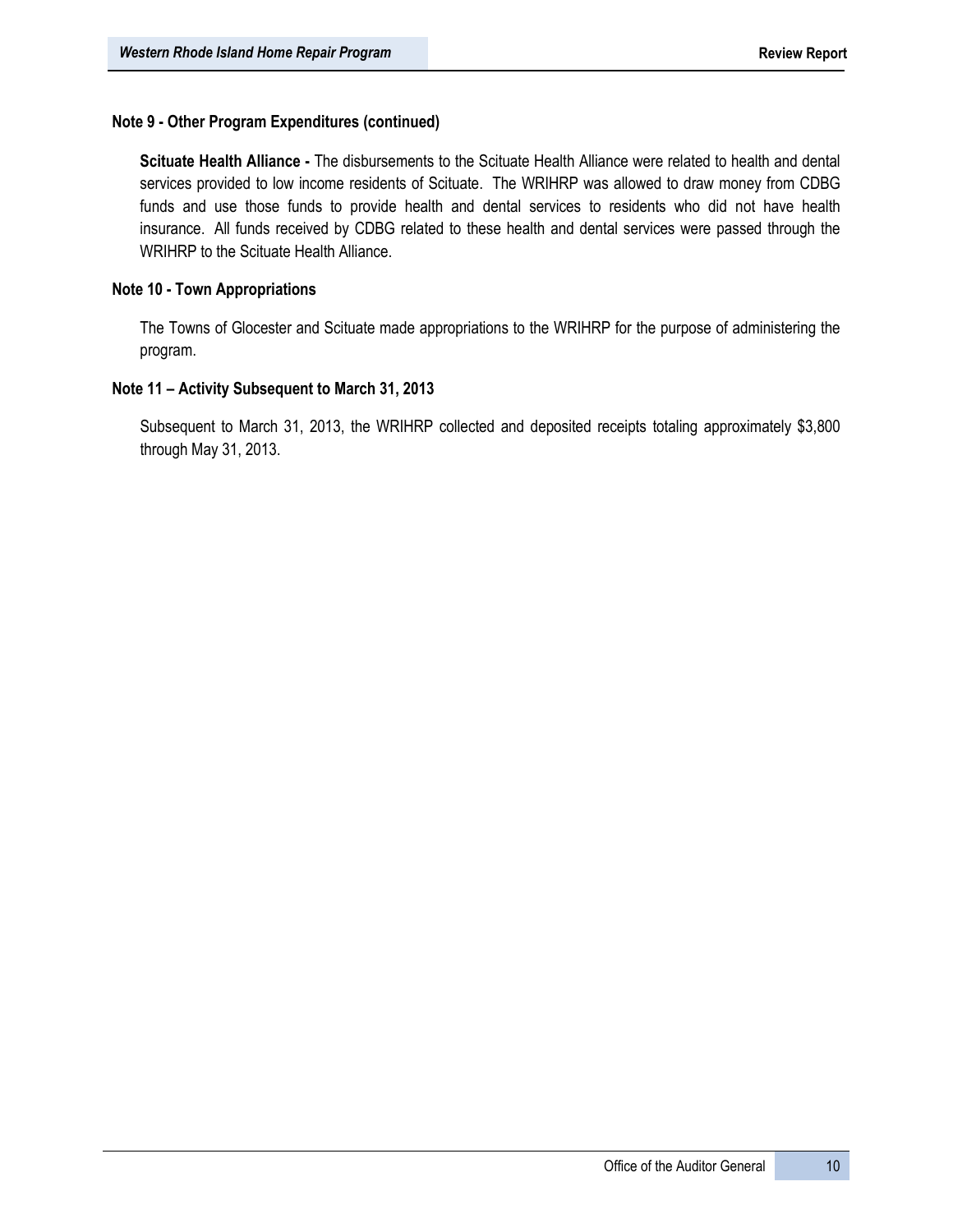# **ORGANIZATIONAL AND GOVERNANCE ISSUES**

#### **ORGANIZATIONAL STATUS**

The WRIHRP began operations in 1987 but was later established as a non-profit corporation in 1994. Subsequently, that status lapsed and it is no longer registered with the Secretary of State as a non-profit corporation. WRIHRP's organizational status is unclear. While not technically a non-profit corporation it acts similar to one but also acts similar to a governmental entity since it is in essence an extension of each of the three communities that provide and pool their allocation of CDBG federal funds passed-through the State of Rhode Island.

The uncertainty in organizational status complicated our ability to assess the appropriate accounting framework from which to evaluate the Program's operations.

Although WRIHRP administered the program, ultimate responsibility for the Community Development Grant Funds awarded by the State of Rhode Island remained with each community. The funds were awarded to each community with the WRIHRP acting as an "agent" on each community's behalf. While it appears this relationship was understood, the accountability structure put in place did not fully meet that objective. Ultimately, compliance with federal requirements governing the expenditures of the CDBG funds was the responsibility of each municipality. Accordingly, each participating municipality should have ensured greater financial and federal program compliance oversight to better meet their responsibilities as subrecipients of CDBG program funding.

Due to its unclear legal form and status there remains a question as to whether legal documents (e.g., mortgage deeds, promissory notes, liens, release of liens, etc.) recorded on properties improved through the program and recorded in the land evidence records of each participating municipality are valid and legally binding.

#### **NO ANNUAL FINANCIAL STATEMENT AUDIT OF WRIHRP**

The WRIHRP never had an annual financial audit of its operations or financial statements. Since each Town was the subrecipient of federal CDBG funds passed through the State, the towns recorded some aspects of their CDBG program activity in their financial statements and to varying, but limited, degrees some of that activity was subject to audit through the town's annual audit. However, there was no annual financial audit of the WRIHRP as an entity.

Regular annual financial audits of WRIHRP should have been required by the Board of Directors and by each of the participating communities to ensure the reliability of reported financial information and to also provide the Board and each of the participating Town's with appropriate information on the suitability of the program's accounting practices, control procedures, and key financial information.

Annual independent financial audits are an indispensable management practice that should have been part of the by-laws of the organization. This was a critical weakness in operating practices and procedures. Routine annual audits could have provided recommendations to improve and enhance accounting procedures, operating practices, and compliance with federal program requirements.

In addition, given that the WRIHRP was administering federal funds (CDBG funding) on behalf of each community, additional compliance procedures should have been included as part of an annual audit to provide assurance to each community that WRIHRP was complying with federal requirements applicable to CDBG funding.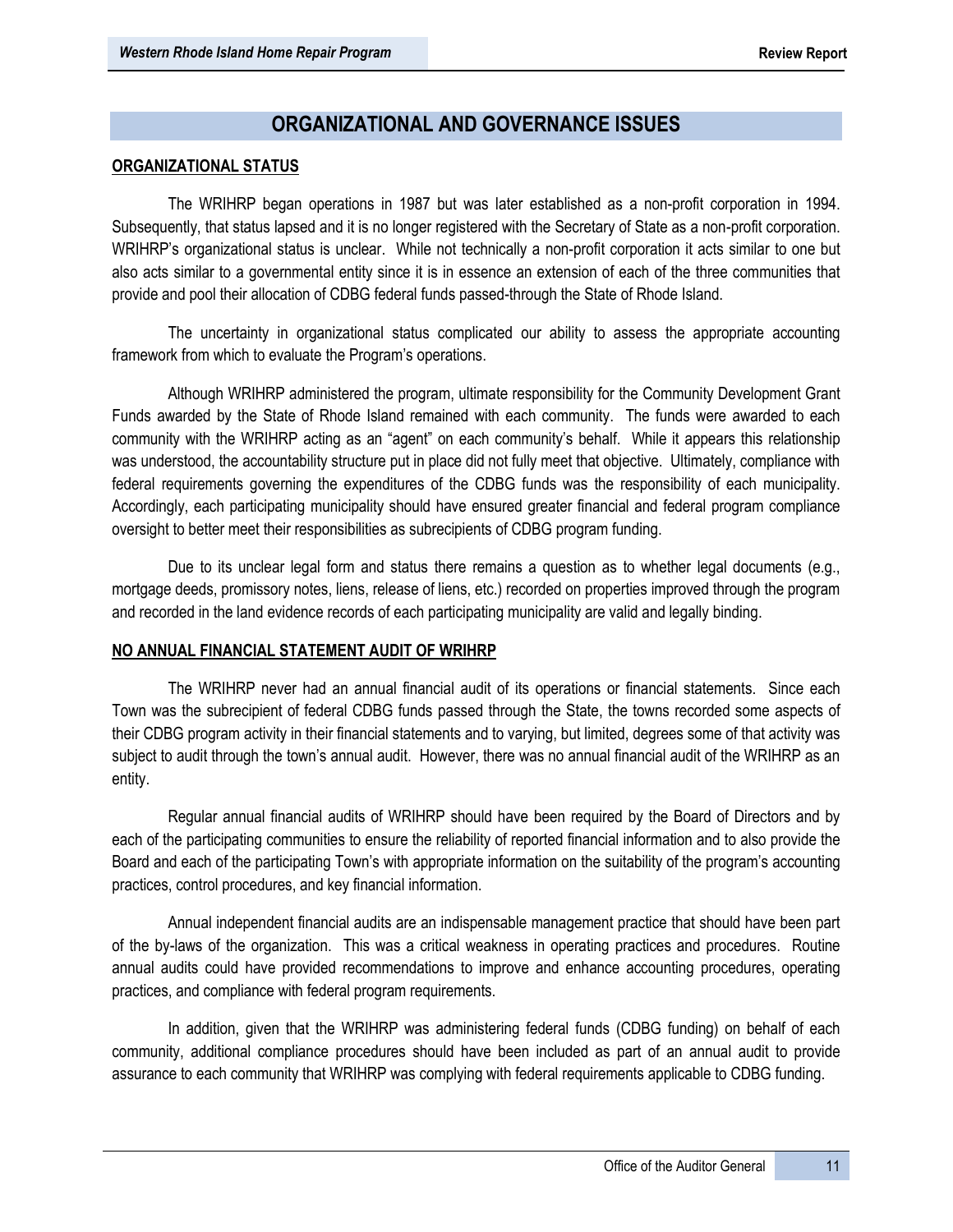Due to the lack of annual audits, there was no independent reporting of financial and program compliance information on the WRIHRP back to each of the communities. The lack of annual audits severely diminished the Board's ability to exercise appropriate oversight of the Program.

Given the relative size of the program, the dollar threshold requiring a federal "Single Audit" (OMB Circular A-133) may not have been triggered and consequently, the cost of the audit may not have been a cost reimbursable under the federal CDBG program. However, there are benefits of an annual audit, even if funded separately from the federal CDBG program by the consortium member communities.

## **WRIHRP OPERATED WITHOUT ONGOING LEGAL COUNSEL RESOURCES**

WRIHRP routinely executed legal documents such as promissory notes, contracts with providers, mortgage deeds, liens, and release of liens, etc. WRIHRP did not have continuing legal assistance/resources available in the drafting or recording of such documents. We were informed that WRIHRP did seek legal guidance at times, primarily to develop templates for the various legal documents that were used within the Program.

We acknowledge that full or part time counsel would have further exacerbated challenges in meeting the administrative expenditure limits of the CDBG funding. However, entities involved in contracting and lending activities to the extent WRIHRP was would typically have either engaged or have access to legal counsel for the purpose of advising on these issues.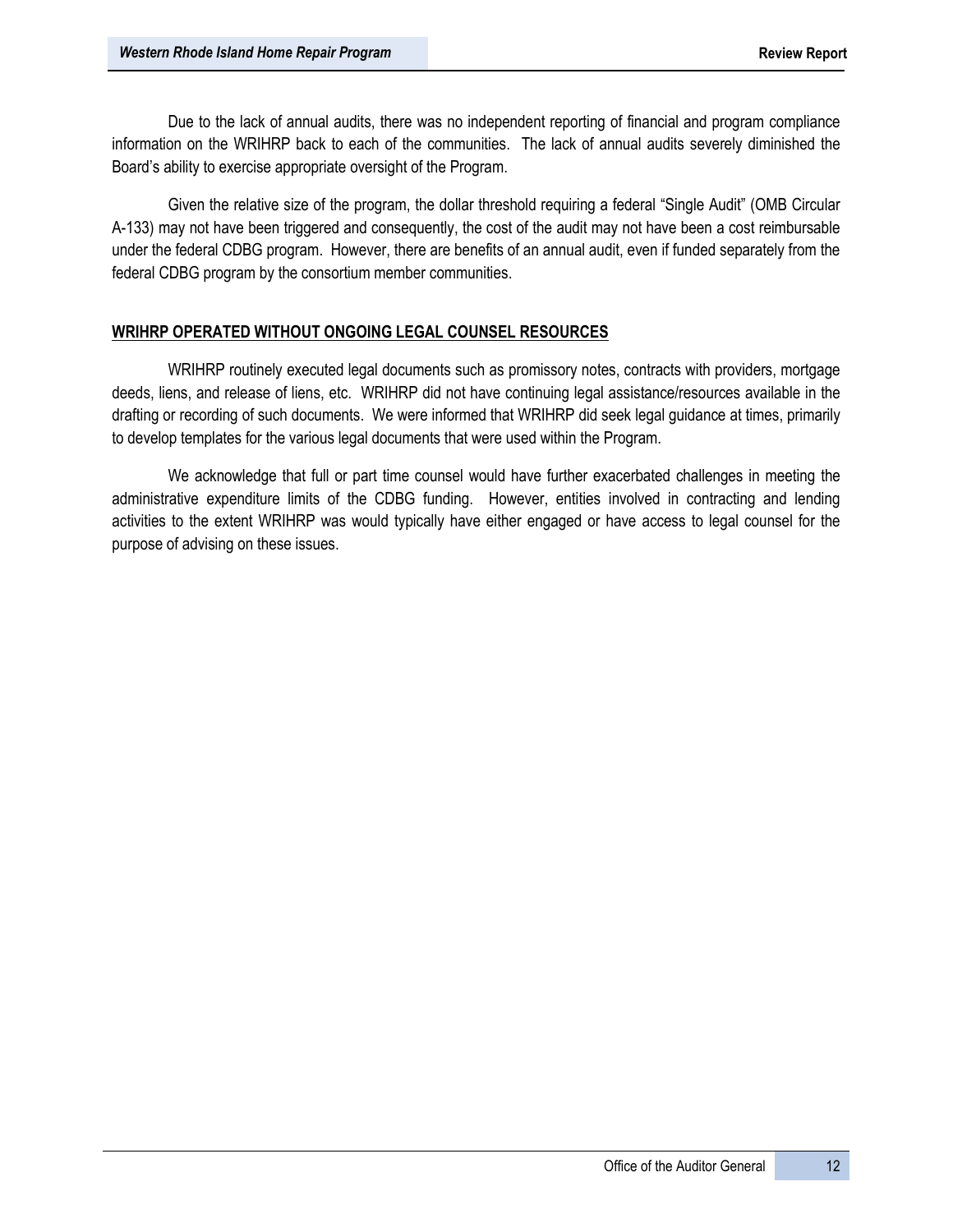# **ACCOUNTING POLICIES AND PROCEDURES**

# **LACK OF UNIFORM AND STANDARDIZED ACCOUNTING PRACTICES**

The accounting policies and procedures followed by WRIHRP were not sufficient to meet all the multiple objectives of demonstrating compliance with federal Community Development Block Grant funding and related program income and demonstrating each community's proportionate share and allocation of shared project costs.

Accounting procedures were well intentioned but not always consistent with standard accounting practices or generally accepted accounting principles. For example, when WRIHRP began issuing loans rather than grants for home repair projects the accounting grew more complex but without the understanding and assistance to account for it in the proper way. Additional external guidance on how to appropriately account for the loans receivable, maintain current loan receivable balances and track and bill delinquent loans was needed. Accounting software specific to the loan process would have been desirable.

Annual independent audits would have provided an opportunity for WRIHRP's accounting procedures to be evaluated and measured against standard practices.

# **CONTROL PROCEDURES WERE INSUFFICIENT**

Segregation of duties in smaller organizations can be difficult due to the obvious lack of additional personnel to distribute responsibilities. Accordingly, most if not all of the accounting, cash receipt, cash disbursement, and banking functions were performed by one individual. This creates rather than restricts opportunities for accounting errors not being detected and for misappropriation of funds. We observed that WRIHRP's policy was to require dual signatures on checks; however, standard practice was to pre-sign one of the required signatures on a group of blank checks which diluted if not eliminated the effectiveness of the intended control.

As discussed previously, WRIHRP did not have annual financial audits of its financial statements. Coupled with weakened control procedures largely resulting from a lack of segregation of duties this resulted in a considerably weakened control environment.

## **ALLOCATION OF ADMINISTRATIVE COSTS TO PARTICIPATING COMMUNITIES**

The operating expenses of administering the WRIHRP were allocated to each participating community's share of CDBG funding. The State's CDBG program guidelines limit administrative costs to 20% of awards and program income. Such limits are applied based on each grant award year – funding may be available and expended from multiple award years within the same period.

We found that some administrative costs were allocated on a fixed percentage basis (either equally to each community or on a 25%/50%/25% basis) and others were allocated based on a budgeted basis without reconciliation and adjustment for actual activity levels. For example, site inspectors were to be compensated on a per application/project site inspection basis. In practice, the inspectors were budgeted for a certain activity level and were paid on an equal bi-weekly basis throughout the year. There was no documented reconciliation of the amount paid on a regular biweekly basis with the amount of inspections actually performed at the per inspection rate. Additionally, other costs, such as the executive director's salary, were apportioned on a 25%/50%/25% basis. No reconciliation or adjustment was made if actual proportionate activity was different from these estimates.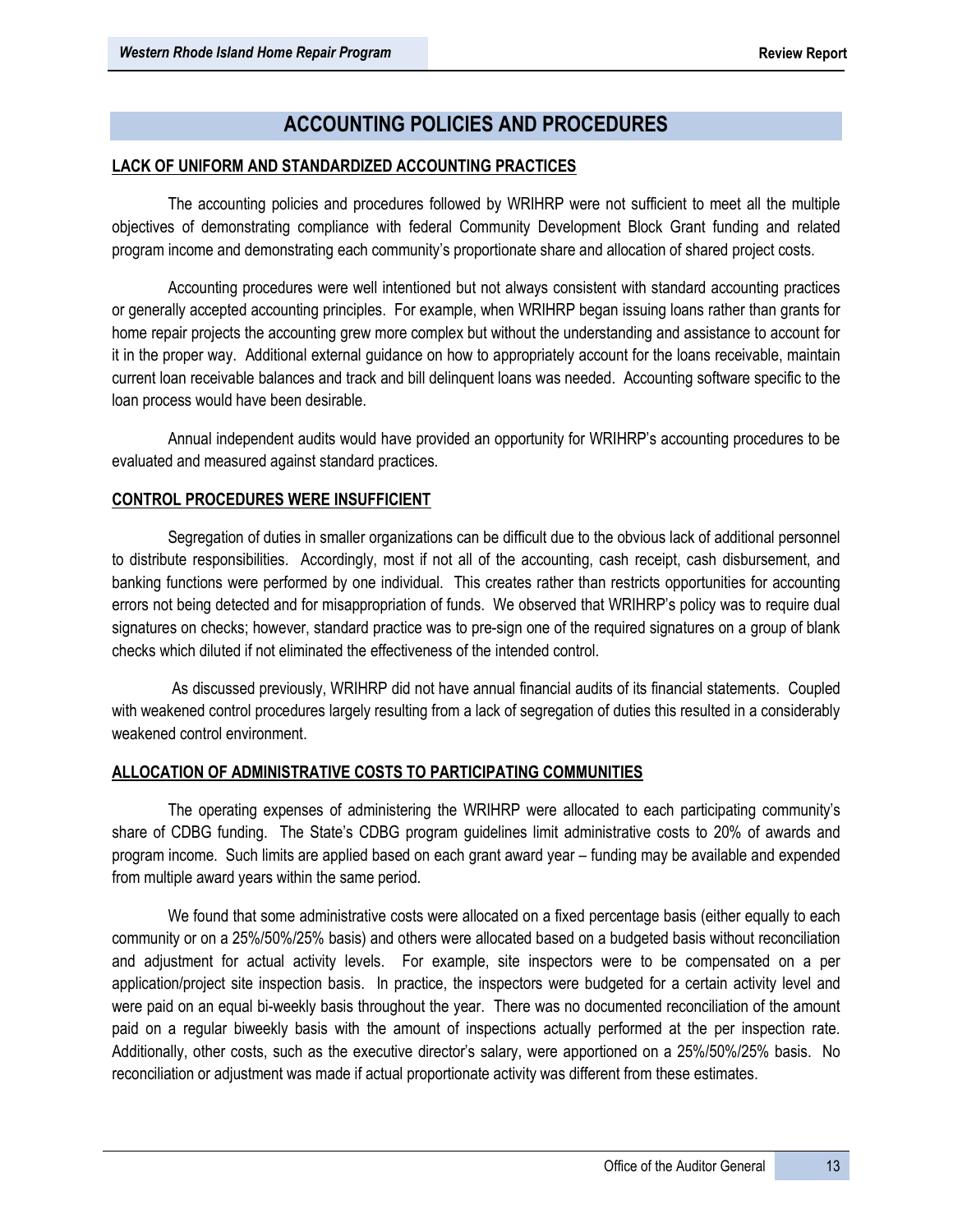The Program did not have procedures and controls in place to ensure compliance with federal and State CDBG program requirements – specifically those relating to the limitation of administrative costs charged to the each participating community's award by year.

Demonstrating compliance with the limitation on administrative expenditures became more complex when program income grew. For WRIHRP, program income is generated primarily through collections on loans either through regular loan payments or payments made upon transfer of title for the improved property. These amounts become available to be used for the same purposes as the original federal CDBG funds.

It appears the likely intent was to establish a "revolving loan fund" when the Program began issuing loans. However; the accounting was not consistent with that intent. Amounts in the savings account were not necessarily just program income or equivalent to a "revolving loan fund". The Office of Housing and Community Development has instructed communities or entities that are providing loans with CDBG program funding to establish a formal revolving loan fund.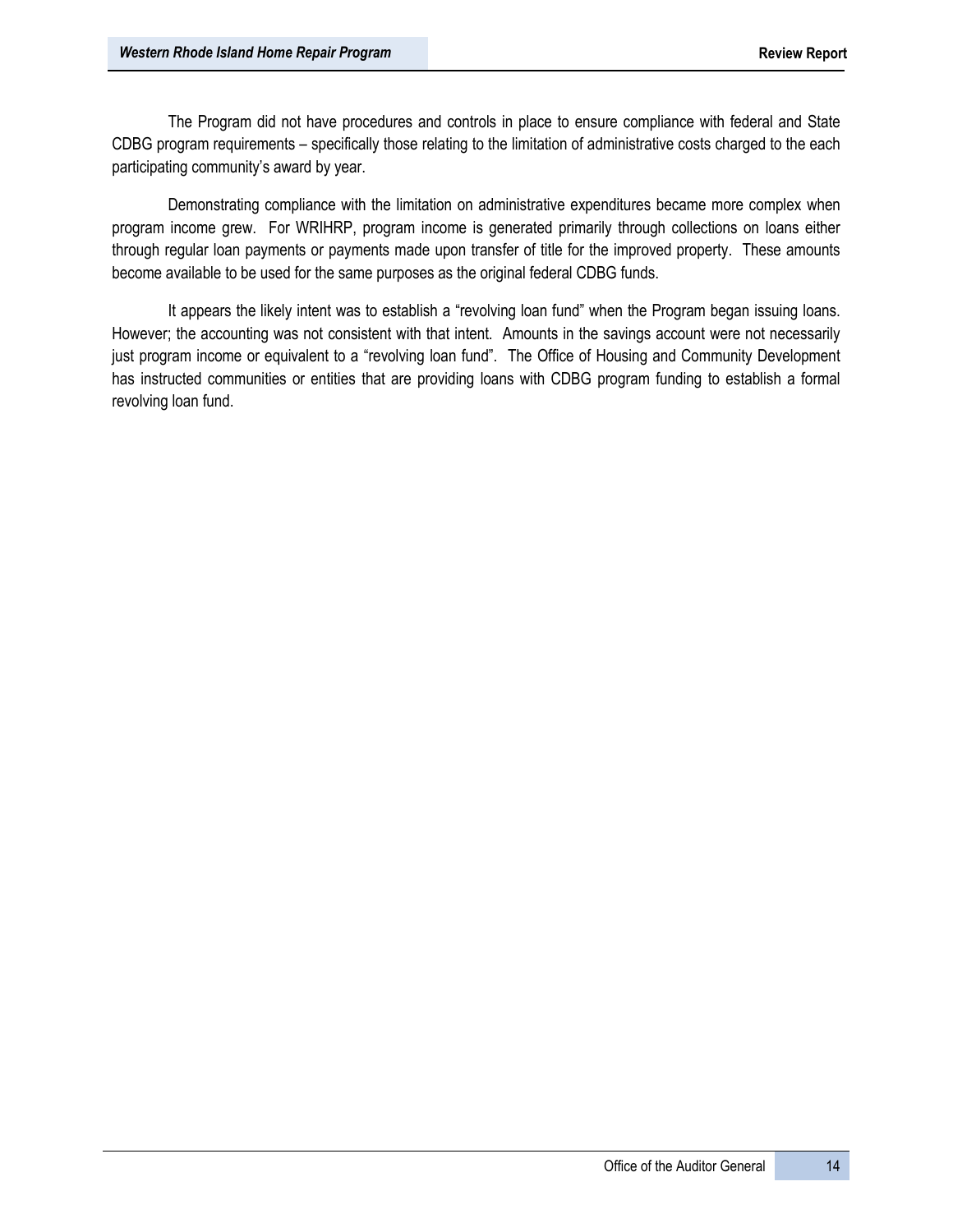# **ADMINISTRATION OF LOANS**

# **WEAKNESSES IN THE ADMINISTRATION OF WRIHRP LOANS**

WRIHRP funded home repairs in multiple ways; (1) through direct grants or deferred loans which did not require repayment unless title to the property changed within a defined time period following the improvement, and (2) through loans that carried either a 0% or 3% interest rate depending upon the borrower's income. At March 31, 2013, WRIHRP had 117 individual loans outstanding.

We found the following weaknesses in WRIHRP's loan program administration:

- WRIHRP did not utilize loan accounting software to facilitate accounting for the loans or maintain a subsidiary ledger detailing loan balances and activity on each loan;
- statements detailing outstanding loan balances were not routinely provided to borrowers;
- a loan amortization schedule was created at loan origination; however, no adjustment was made to the loan amortization schedule for missed or late payments;
- WRIHRP could have improved its tracking of delinquent loan balances and collection activities;
- mortgage liens were recorded on improved properties; however, the legal status of the lien may be questionable due to WRIHRP's uncertain status as a "legal" entity;
- loan balances included in WRIHRP's general ledger could potentially be incomplete or inaccurate due to the lack of controls over tracking individual loan balances; and
- WRIHRP did not utilize an attorney to prepare loan documents; participate in the loan closing process, or research title to the property to learn of other liens or encumbrances on the property.

When WRIHRP began issuing loans rather than just funding grants for home repairs, program accounting became more complex and consequently outside assistance should have been sought to ensure accounting practices and loan procedures were sufficient to demonstrate compliance with program requirements.

## **Observations on Specific Loans**

We confirmed the existence, terms, and outstanding balance of WRIHRP loans receivable and received responses from 68% of the homeowner/borrowers.

Some confirmations were returned as undeliverable which prompted further inquiry since the loans typically require full repayment if the borrower relocates or transfers title to the improved property. In one instance, it appears a bank foreclosed on the property which extinguished the WRIHRP's lien on the property. The loan is now unsecured and likely uncollectible. WRIHRP's loan accounting records did not reflect this change.

In another instance, title to the property was transferred; however, it did not result in payment of the loan. Whether the circumstances of the transfer would not have required pay-off the lien to WRIHRP is unclear.

We also noted that one property in the Town of Glocester was improved by loans through the WRIHRP totaling \$62,000. This involved multiple applications and interrelated "projects" that were processed over the course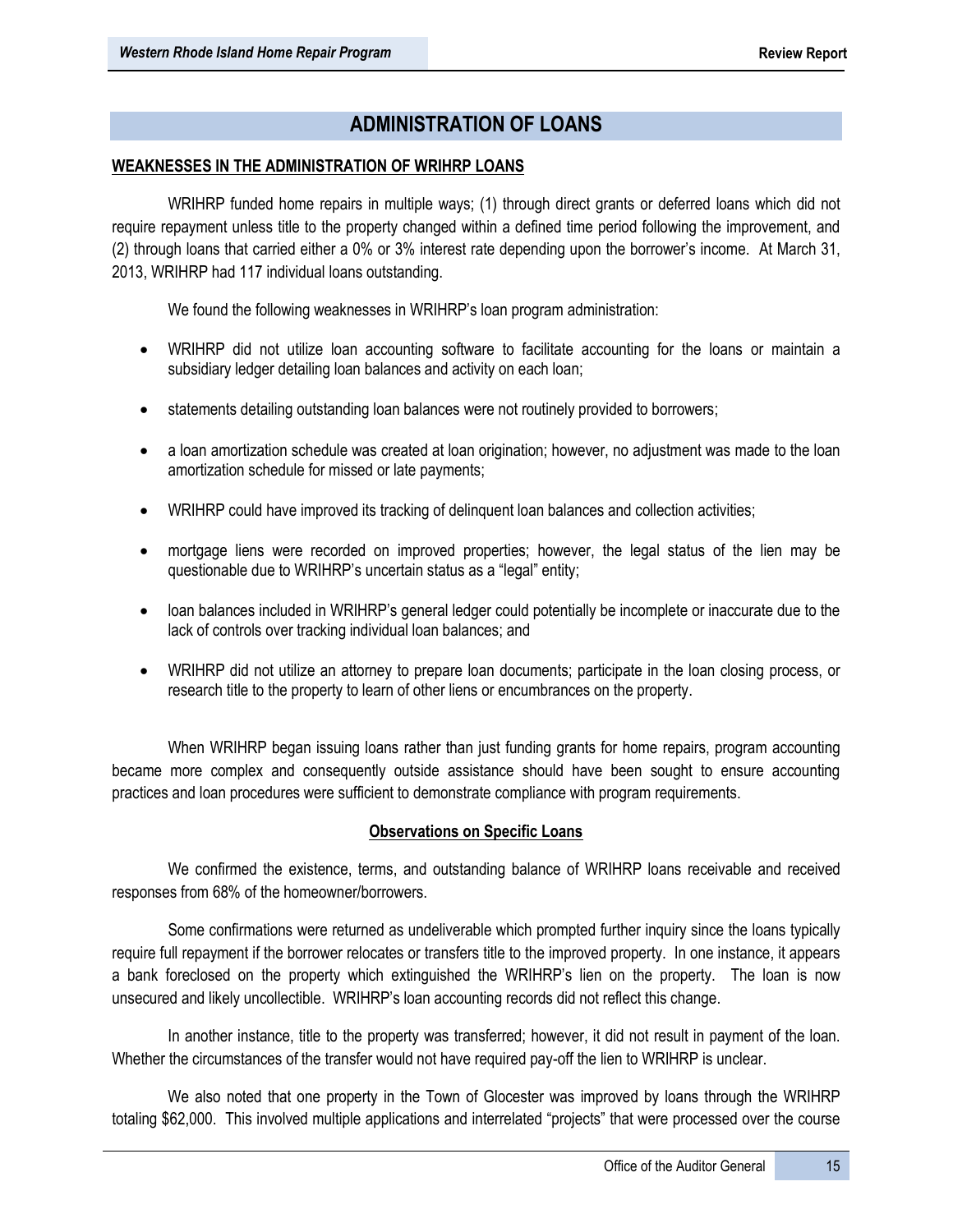of 12-18 months. Available documentation demonstrated the WRIHRP's very responsive effort to address a home in extremely poor condition resulting in unhealthy living conditions. We acknowledge this was an extreme situation where the scope of work continued to evolve as other improvements were made. Based on documentation in the WRIHRP's files, the situation may have required a comprehensive social services solution in addition to, or in place of, a comprehensive home renovation.

While the intent of helping the homeowner was clear and well intentioned, financing improvements to this extent on an individual property appears to be somewhat outside the norm for the program. One concern is that WRIHRP, in approving such projects, did not search the title to learn of other existing liens on the property which could impact the likelihood of repayment even upon transfer of the property at some future point in time.

When consistent with the primary intent of the program, which is granting or loaning funds for home repairs typically within the \$5,000 to \$15,000 range, we would concur that title searches and other more formalized and conventional lending documentation requirements may not be warranted. However, lending amounts over a certain level should involve consideration of the likelihood of repayment, other priority liens and encumbrances on the subject property, as well as consideration of whether the scope of required work and financing need is actually consistent with the objective of the program.

## **Compliance with WRIHRP's program guidelines – some loans exceeded 25% of the property's assessed value**

WRIHRP had adopted a policy which limited projects to no more than 25% (most recent policy adopted in 2010) of the assessed property value. For the Glocester home project described above, the project exceeded 25% of the assessed value of the home.

We noted four other instances where the loan/grant amount ranged from 55% to 78% of the assessed property value – well in excess of the current 25% policy limit. In some instances, these loans/grants were made prior to the adoption of the 25% assessed property value limit (a dollar limit was previously adopted); however, the loan amount relative to the total property value is still noteworthy. All of these properties were mobile home repairs within the Town of Glocester.

# **WRIHRP did not issue policy guidelines for its Glocester mobile home replacement program**

WRIHRP administered a mobile home acquisition/replacement program for the Town of Glocester which was part of the Town's efforts to achieve targeted affordable housing objectives. WRIHRP did not formalize its policies and procedures for this aspect of program operations through issuance of guidelines. Formalization and communication of policies and procedures is desirable to ensure consistency in administration of the program.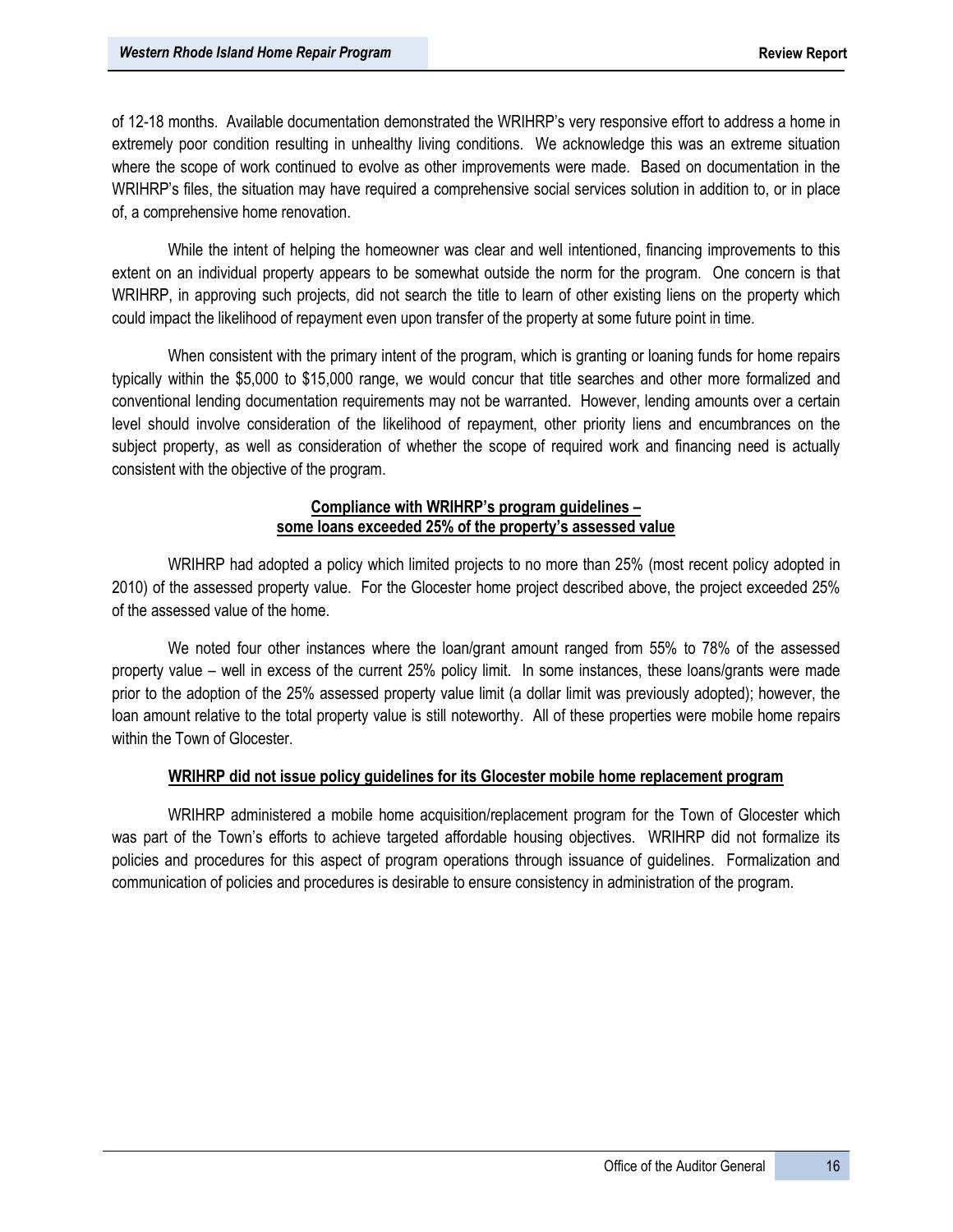# **COMPLIANCE WITH FEDERAL CDBG PROGRAM REQUIREMENTS**

WRIHRP was required to comply with all applicable federal and state compliance requirements of the CDBG program. Among these was a State requirement that limited administrative program costs to 20% of federal awards. Compliance with this requirement was to be measured by awards made to each community for the home repair program (not in the aggregate for WRIHRP as a whole) and by federal award year.

On May 22, 2012, the State's Office of Housing and Community Development instructed "the Towns of Foster, Glocester, and Scituate to suspend any additional obligations/expenditures related to their Housing Rehabilitation programs". The suspension was primarily triggered by administrative expenditure limit compliance and overall financial management issues observed during a routine site visit by State CDBG program monitors. This further resulted in concerns about whether WRIHRP program staff were clear about federal and state regulations and limitations imposed on the CDBG funding including the use of program income.

WRIHRP's actual accounting and financial reporting procedures did not facilitate or ensure compliance with CDBG program requirements; specifically those limiting administrative expenditures. WRIHRP needed a more detailed accounting and reporting process to ensure compliance with this requirement and to adequately track and report program and administrative expenditures by municipality and federal award year. Additionally, program income which was generated from collections on loans also needed to be appropriately factored into the administrative limit calculation.

 Clearly, ensuring compliance with the administrative expenditure limits of the program could be challenging due to uncertainty regarding (1) the expected volume of projects in each community and (2) the actual progress and timing of home repair projects and related disbursements.

The WRIHRP budgeted administrative costs based on an expected level of program activity in each community. Salaries of the five employees were paid biweekly and were allocated based on the budget which reflected the expected program volume of home repair projects and mobile home acquisitions.

Each community had one assigned program inspector. As explained to us, the inspectors were to be compensated on a per project basis with an "inspection fee" paid to perform the necessary inspections related to that project. Instead, the annual budget for the each inspector was divided into 26 biweekly payments to compensate the inspectors more on an even "salary-like" basis. Had the inspectors actually been compensated based on actual inspections performed, this aspect of administrative cost would have been variable and in direct proportion to actual activity levels. There was no reconciliation or "true-up" to determine if the amounts actually paid to the inspectors were consistent with a per project inspection fee based on actual activity.

Based on the actual project activity observed during the period covered by our review, it appears that the amount paid to the inspectors would have been less if compensated solely on a per inspection basis. In the aggregate, inspectors were paid approximately \$47,000 during the period covered by our review (July 1, 2010 to March 31, 2013). Based on the 41 projects initiated during that time and assuming an inspection fee of \$500 per project, total compensation to the inspectors would have been \$20,500. A proposal put forth by WRIHRP subsequent to its suspension by the State actually proposed inspection fees of \$225 for a single project and \$345 for a comprehensive project. A comparison of actual inspector compensation and a per project inspection fee comparison by community follows: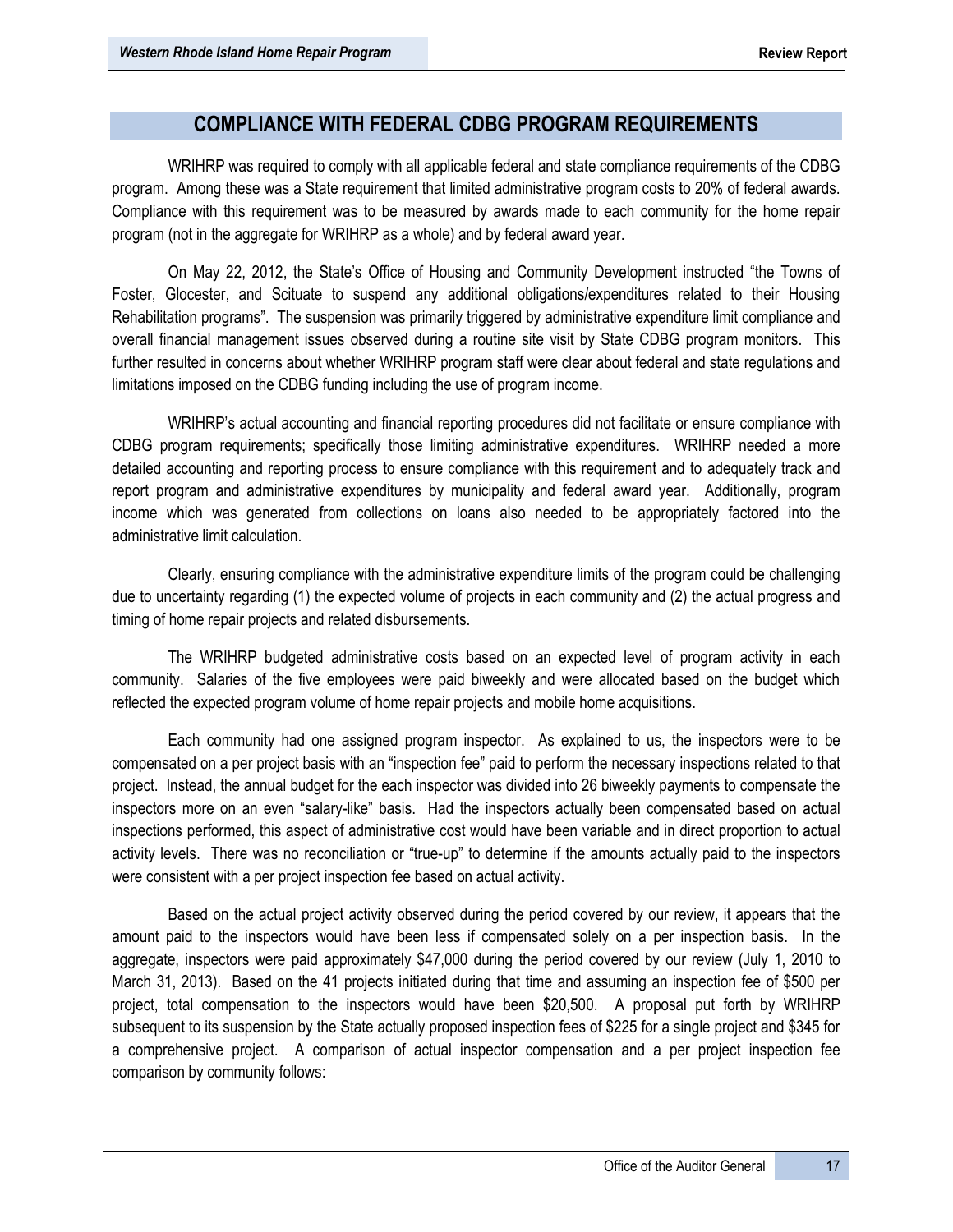|           | Actual<br>Compensation<br>paid to inspector<br>assigned to<br>community -<br>July 1, 2010 to<br>March 31, 2013 * | Number of<br>inspections | Estimated<br>compensation if paid<br>on a fee per<br>inspection basis<br>(\$500) |
|-----------|------------------------------------------------------------------------------------------------------------------|--------------------------|----------------------------------------------------------------------------------|
| Foster    | 4,190                                                                                                            | 10                       | \$5,000                                                                          |
| Glocester | 26,170                                                                                                           | 24                       | 12,000                                                                           |
| Scituate  | 16,528                                                                                                           |                          | 3,500                                                                            |
| Total     | 46,888                                                                                                           | 41                       | \$20,500                                                                         |

\* In some instances, inspectors assigned to one community would inspect a project in another community and an accounting adjustment was made to reallocate those costs.

Compensation of the inspectors on a more "salary like" basis rather than an inspection fee basis likely contributed to WRIHRP's challenges in complying with the 20% administrative program cost limit.

All CDBG funds received by each community were transferred through the WRIHRP even though some of the funding was not for repair activities (e.g., Food Pantry, Scituate healthcare, Hemlock Village – Town of Foster). There is no apparent reason why these non-home related funds needed to flow through the WRIHRP. In these instances there was no allocation to WRIHRP by the State's Office of Housing and Community Development in awarding the CDBG program funds for administration costs.

Definitive determination of compliance with the 20% administrative limitation was not maintained by WRIHRP and the State's Office of Housing and Community Development did not provide us with specific documentation regarding compliance with that provision. An analysis was prepared by a joint effort of the Towns of Foster and Glocester to assess compliance with this program requirement – we did not audit or validate that analysis.

Assessing compliance is complicated by the fact that the determination is made by award year; however, expenditures from that individual award could actually span multiple fiscal years. Analyses to definitively determine compliance would require extensive effort that may not be warranted at this point unless required by the State's Office of Housing and Community Development.

Another complicating factor in the administrative expenditure limit calculation is the inclusion of program income generated principally from loan collections. WRIHRP did not formally establish a revolving loan fund but intended, and was required to use, program income in furtherance of the program. The Office of Housing and Community Development indicated that they would award funding for administrative expenditures related to the use of program income in order to maintain and not reduce the balance of a revolving loan fund.

Since CDBG program grants were made to each individual municipality, program income generated was required to be tracked by municipality as well. We found that WRIHRP's tracking and programming of program income should have been enhanced with a clearer delineation of the expected use, by community, of available program income. State and federal CDBG regulations require that program income be used before requests for new CDBG program funding. Requests for new CDBG funding for both home repair costs and WRIHRP administrative costs did not consistently reflect the use of program income by community.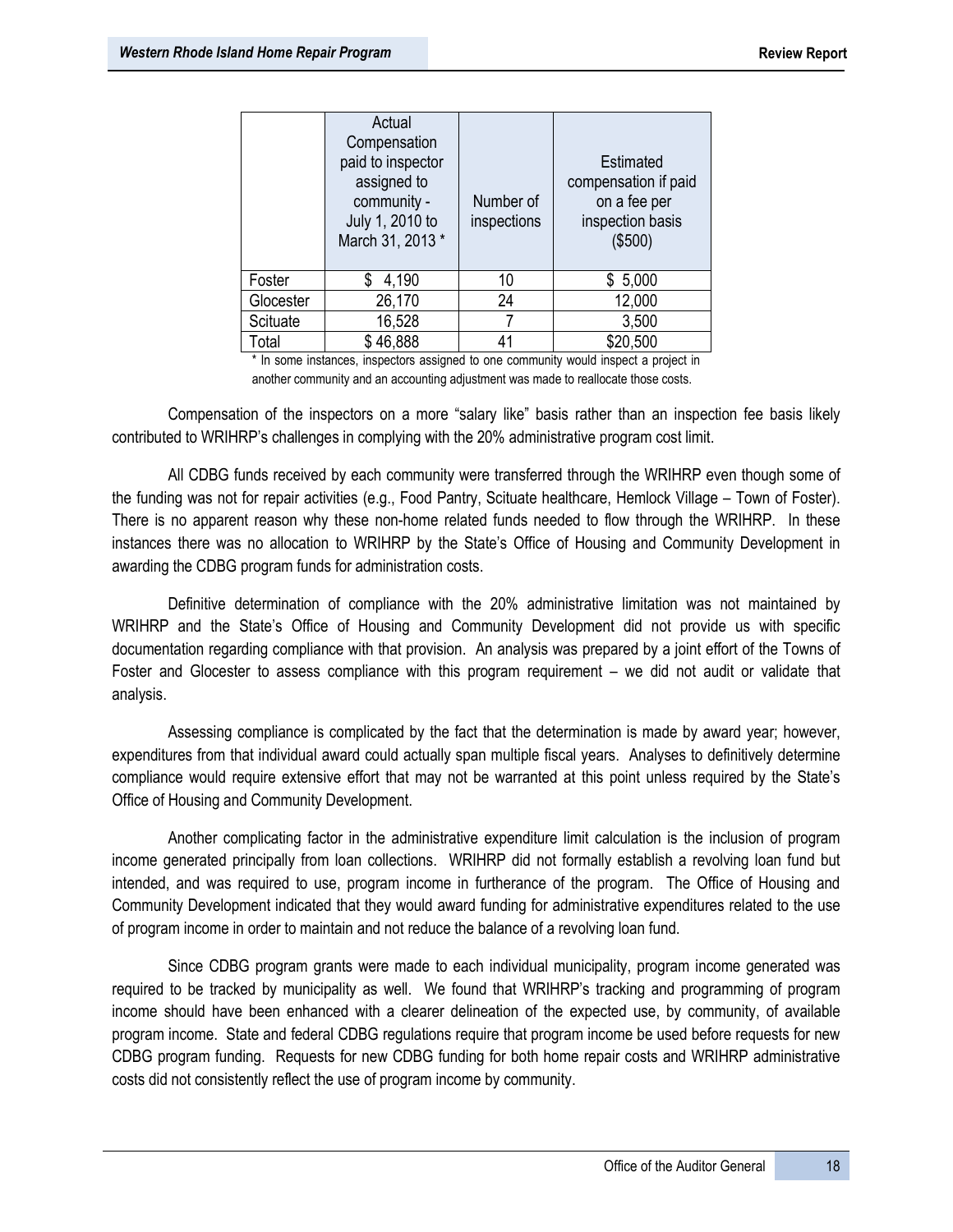CDBG program funding was reported within the financial statements of each municipality participating in the WRIHRP. Audit communications resulting from the annual audit of the Town of Glocester's financial statements for the fiscal year ended June 30, 2012 included a management letter comment as shown on the next page.

#### **Town of Glocester – Audit Report for the Fiscal Year Ended June 30, 2012**

#### **Observation: Community Development Block Grant Fund**

During our audit we noted that some of the accounting activity for the CDBG fund was not being recorded or was not being updated for year-end presentation. We are aware that the Community Development Block Grant program was being run by the Western Rhode Island Home Repair Agency and the State of Rhode Island has currently suspended their operations, which caused many of the issues noted below:

We noted that:

- 1. Loan detail scheduled did not agree to the balances on the general ledger
- 2. Grant year activity is not being tracked on a grant by grant year basis
- 3. Audit evidence documentation was difficult to find.

#### **Recommendation:**

We recommend that the Town work with the State of Rhode Island to form a corrective action plan that will provide for the accounting and internal control environment required by Generally Accepted Accounting Principles so that the CDBG program can resume its mission.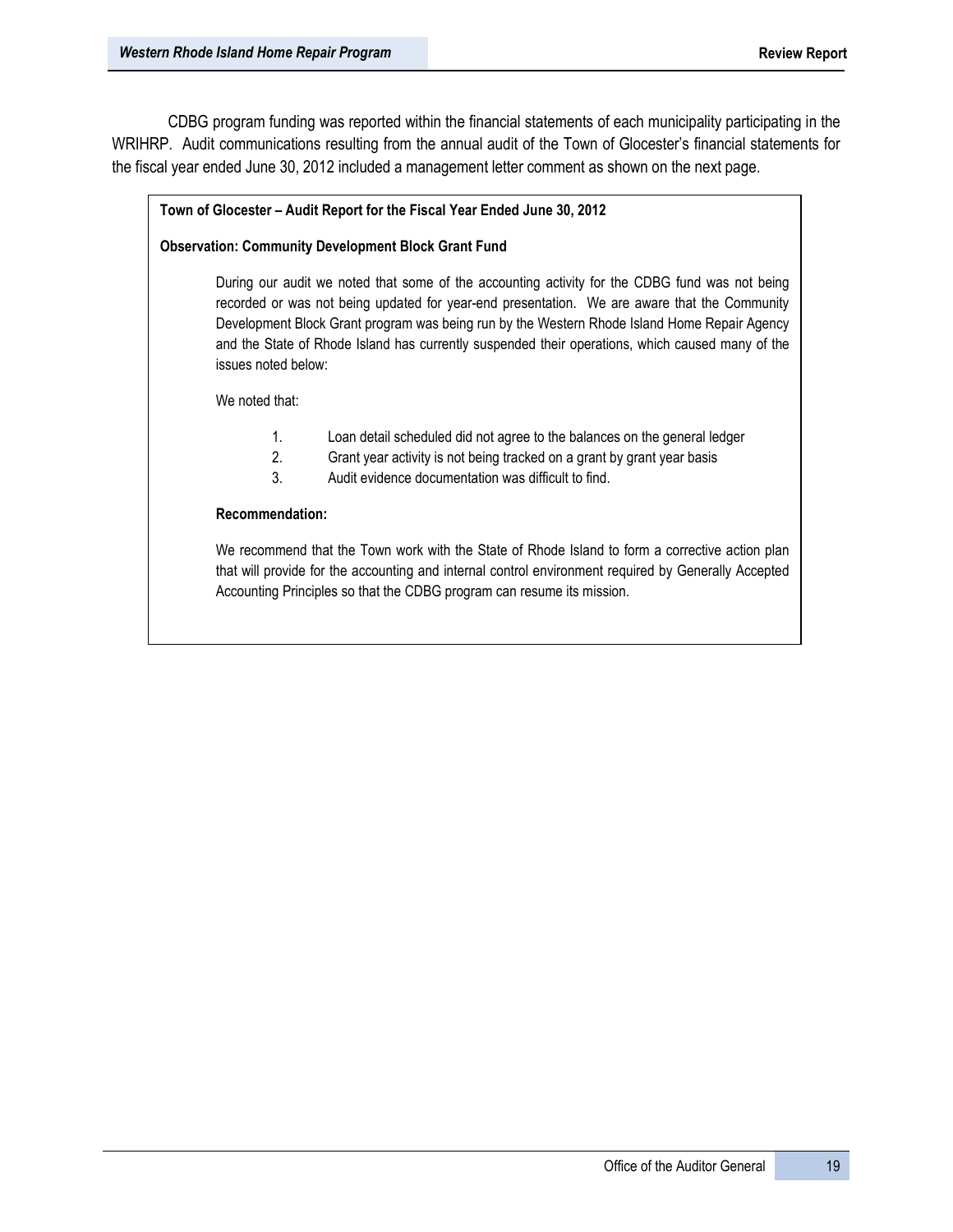# **CONCLUSIONS AND RECOMMENDATIONS GOING FORWARD - WRIHRP**

The WRIHRP was an effective and well intentioned program that fulfilled a necessary mission in each of the participating communities. The goal and intent of sharing administrative costs among the towns through a consortium was sound. However, enhanced financial oversight was needed to ensure that WRIHRP had controls in place to meet the programmatic limits on administrative costs reimbursed through the program. Certain costs should have been variable depending upon activity levels rather than fixed costs. Additional accounting and compliance guidance was necessary to appropriately factor program income received from program operations into the compliance matrix. Further, accounting and compliance matters became more complicated when the program began issuing loans of various types and repayment provisions. Lastly, independent annual financial audits would have provided opportunities for an objective assessment of WRIHRP's accounting practices and provided valuable financial and compliance information to each of the participating municipalities.

Based on discussions with each of the participating municipalities, it appears the functionality of using federal CDBG program funds to operate a home-repair program in each of the communities will likely continue; however, not through a municipal collaborative or consortium. The Towns of Scituate and Foster have opted to have a private-non-profit entity operate and administer their home-repair program. The Town of Glocester intends to operate their program internally.

Accordingly, we have not offered recommendations on a go-forward basis specific to the operation of the WRIHRP but have highlighted practices, in the preceding sections, which we believe should have been enhanced or contributed to WRIHRP's suspension (by the State) from participation in CDBG program funding.

Going forward, each municipality in utilizing CDBG funding to finance their home-repair program must meet the federal compliance requirements applicable to that program and the requirements of the State Department of Administration which is the pass-through entity. Since it is likely that each municipality will operate its home-repair program individually or in a different manner, each town must customize its control procedures to ensure compliance with federal CDBG program requirements. Similarly, each town must have an appropriate monitoring process in place which should include independent audits to ensure compliance.

The WRIHRP has been inactive since suspension by the State in 2012 except for collections on loans.

As of March 31, 2013 assets of the WRIHRP consisted of amounts held in a checking and savings account and loans receivable. Since the WRIHRP will formally cease operations, the remaining assets must be distributed and arrangements must be made to copy or transfer program and loan files applicable to each participating community. WRIHRP records should also be archived to meet applicable federal and state recorded retention guidelines.

Given that any remaining cash assets in the custody of WRIHRP arose from either CDBG grants and/or program income generated from those grants (e.g., collections on loans made with CDBG funds), we recommend that all cash assets of the WRIHRP revert to the State of Rhode Island as the CDBG pass-through entity. Such returned funds would be restricted by the State for use within the CDBG program and be available for redistribution for CDBG eligible expenditures.

All loan receivable assets are readily identifiable by participating community. We recommend that each community collect applicable documentation for each loan and then assess what actions are necessary to ensure the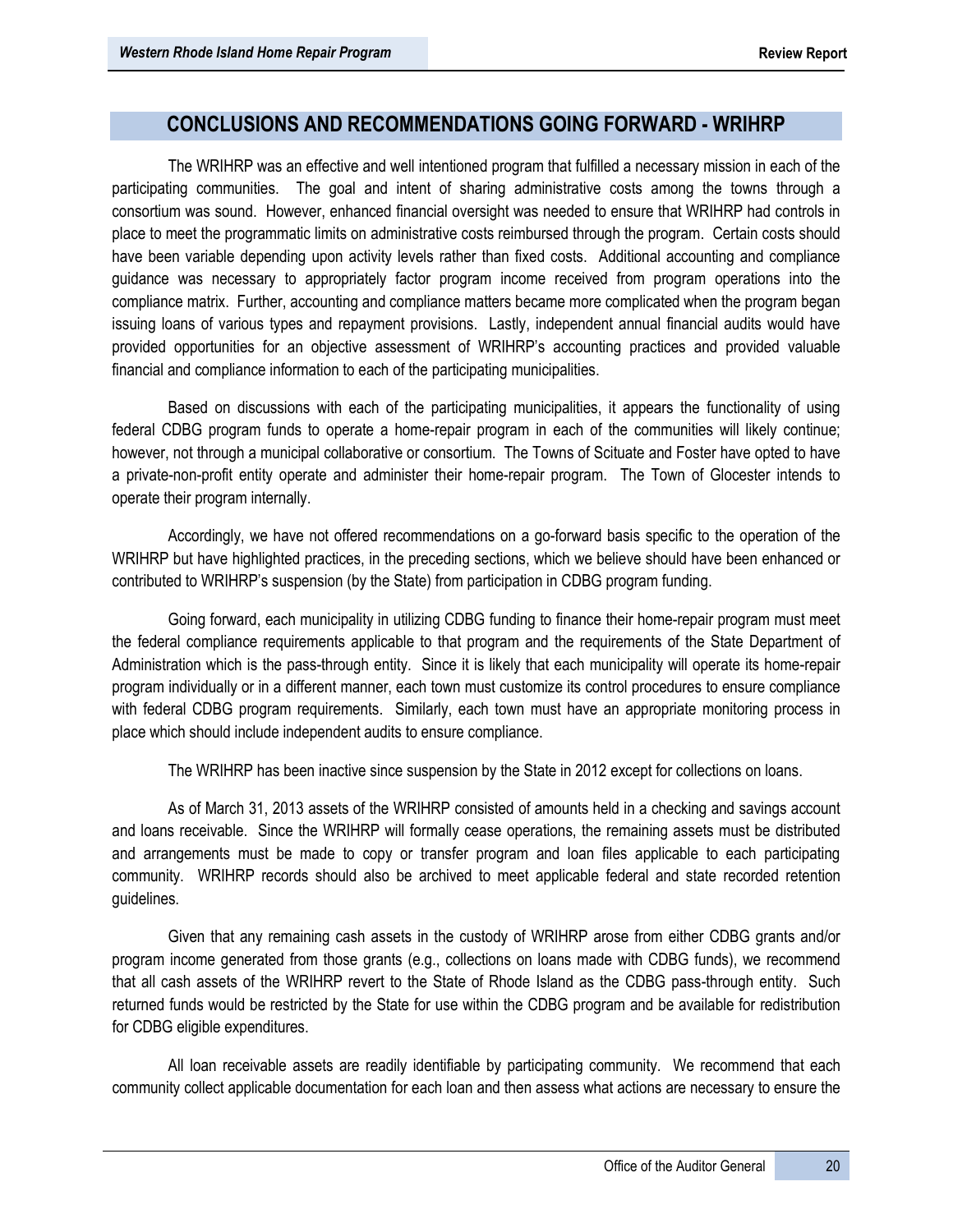Town's interest is appropriately recorded in the land evidence records. As collections continue on these loans, such program income will be available to each community for use within their CDBG eligible program activities.

To accomplish the orderly dissolution of the WRIHRP, the participating communities of the WRIHRP should request the State's Office of Housing and Community Development to appoint a temporary "custodian" of the funds and records pending full closure of the WRIHRP's activities.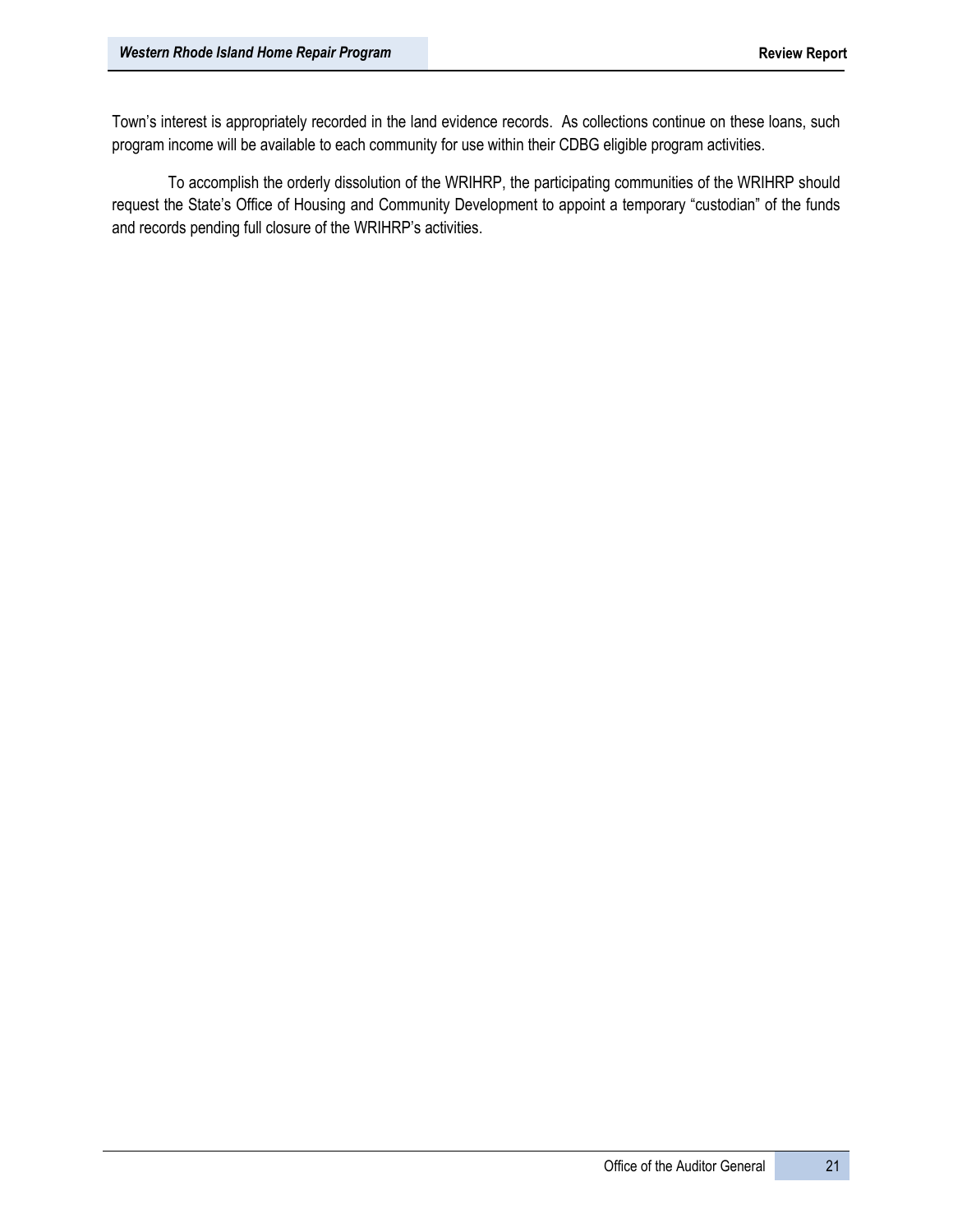# **RECOMMENDATIONS FOR THE STATE'S OFFICE OF HOUSING AND COMMUNITY DEVELOPMENT**

While our focus was on the WRIHRP, we had the following observations and recommendations for the State's Office of Housing and Community Development which administers the State CDBG program and is the passthrough entity for CDBG funding provided to local municipalities.

# **Improve information available to grantees regarding administrative expenditure limits and required compliance requirements**

The communication of administrative expenditure limits applicable to the CDBG program subgrants was included in contracts between the State's Office of Housing and Community Development and each municipality. However, we noted that other information regarding this limitation and related guidance to facilitate compliance was not widely available. We were informed that this limitation was a State requirement and not one that emanated from federal CDBG program regulations. In general, we believe the State's Office of Housing and Community Development could enhance information available to subgrantees to ensure compliance. This should include detailing the specific State policy requirement and providing interpretive guidance (definitions, how program income generated by the program affects the administrative expenditure limitations, questions and answers, etc.).

We observed that other states provide more information on key program compliance requirements through their websites and other published program materials to assist grantees in meeting CDBG program objectives and compliance measures.

# **Recommendation**

1. Enhance policy guidance provided to sub-grantees regarding the State's administrative expenditure limits.

# **Delineate Required Form of Organizational Structure for Consortium/Collaborative Entities**

As previously discussed, the legal form of the WRIHRP was unclear. The State's Office of Housing and Community Development as the pass-through entity should designate the required legal form of consortiums/collaboratives that are formed to administer CDBG program funding for multiple municipalities. This is necessary to ensure the appropriate relationship exists between the State, each municipality and the consortium, accounting and auditing requirements of the entity are clear, and loan documents, liens and other program legal documents are valid and enforceable.

## **Recommendation**

2. Designate the required form of organizational structure (e.g., incorporated non-profit entity) for consortiums established to administer CDBG program funding from multiple municipalities.